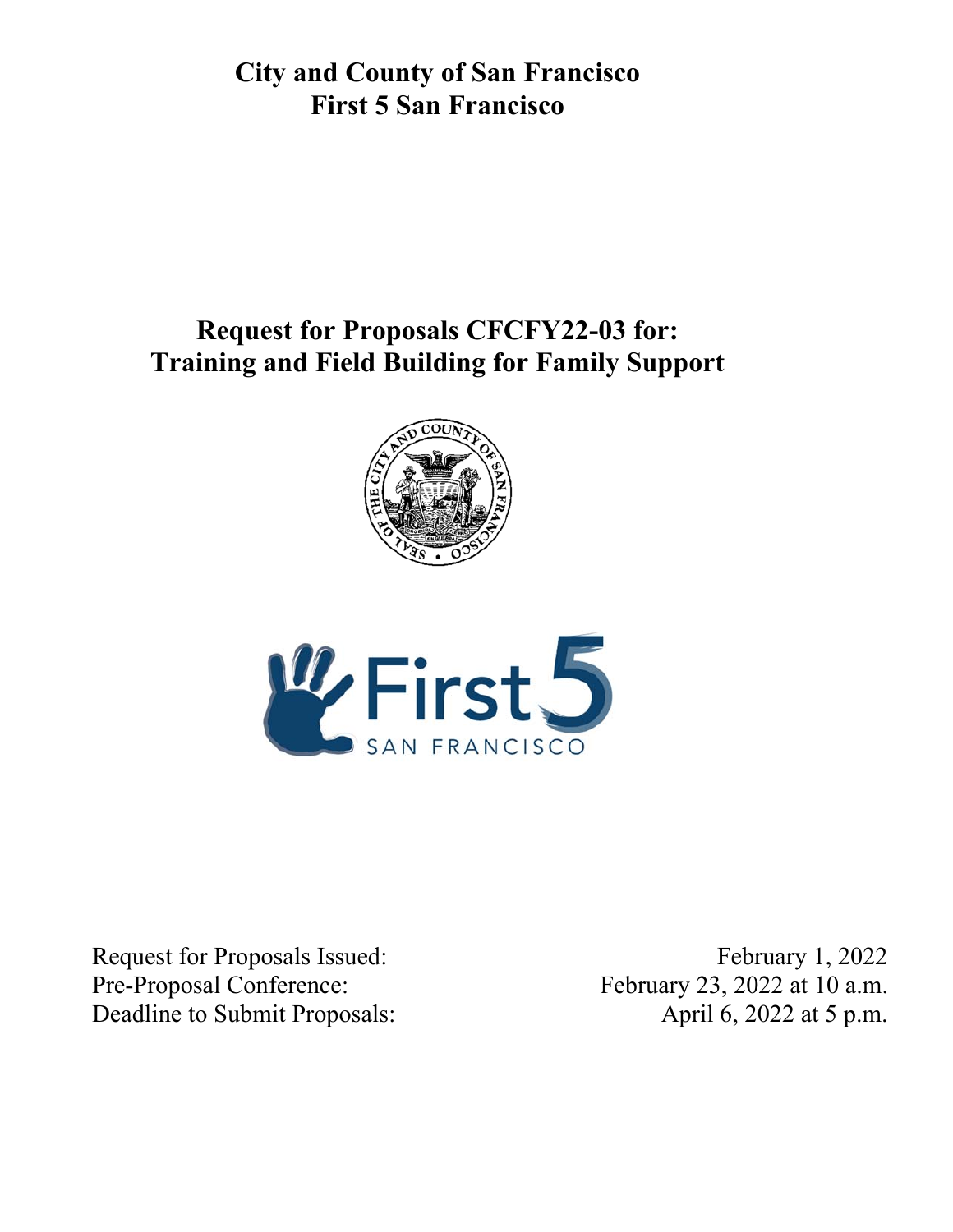#### **I. INTRODUCTION AND SOLICITATION SCHEDULE**

#### **A. Introduction**

#### **1. Background**

The City and County of San Francisco grants funds to community based organizations (CBOs) to create a network of care providers to deliver a wide range of health, mental health, educational and social services. Direct service agency staff entering the field come from various backgrounds and possess varying degrees of preparation to serve families. These staff can be assisted by training that introduces them to family situations, available resources, best practices in direct service activities. New and seasoned staff also must keep up to date with best practices, continuous quality improvement techniques, and the many resources and services available to assist families. All providers can also benefit from peer networking and support and collective opportunities to advocate for and sustain the services they are providing through broader system and policy changes. Outcomes are enhanced for families when the staff who support them are knowledgeable about local service systems, providers, characteristics of high-quality service delivery, and eligibility criteria.

City funders recognize the need to develop the skills and knowledge of the staff delivering services through city funded initiatives. By setting training priorities and identifying quality training resources on priority topics, City funders seek to enhance the knowledge and skills of staff funded through city initiatives and facilitate achievement of the objectives of the funded initiatives; by investing in networking, collaboration, field-building, and sustainability of the family support field, joint funders hope to ensure the longevity, integral role, and impact of family support programs in San Francisco

Staff at agencies frequently leave positions as they seek to develop their careers and pursue personal goals. This places a burden on agencies to provide basic training on available resources and service provision topics to support newly hired staff in an environment of high staff attrition.

#### **2. Purpose**

Through this RFP, the Department of Children, Youth and their Families (DCYF), First 5 San Francisco and the San Francisco Human Service Agency (HSA) – collectively the RFP Funders seek to identify a provider to plan and implement training, technical assistance and field building activities to enhance service provision skills for staff at agencies they fund. Additionally, this entity will assist with peer networking and coordination across the network of family support service providers and sustaining family resource centers and other family support programs through policy, fundraising, and systems change.

The RFP funders also recognize the complexity of referral systems, number of service providers and day-to-day commitment needed to provide direct services has created gaps in service coordination, unrealized opportunities for collaboration and a sometimes halting implementation to policy development and implementation. These circumstances also prevent the field from collectively assessing their service environment and family experiences that could inform program and policy development. This RFP would also support opportunities for San Francisco family service agencies to convene to identify and articulate priority family needs, service interventions and development priorities for family service agency infrastructure and network of care at both front line and leadership staff levels.

A main target for outreach and involvement of the activities funded by this RFP should be family service providers funded by DCYF, First 5 San Francisco and HSA with specific emphasis on agencies funded through the Family Resource Center Initiative. However, the funded agency may expand its service target beyond this priority group.

## **Links to Strategic Plan Goal and Desired Outcomes:**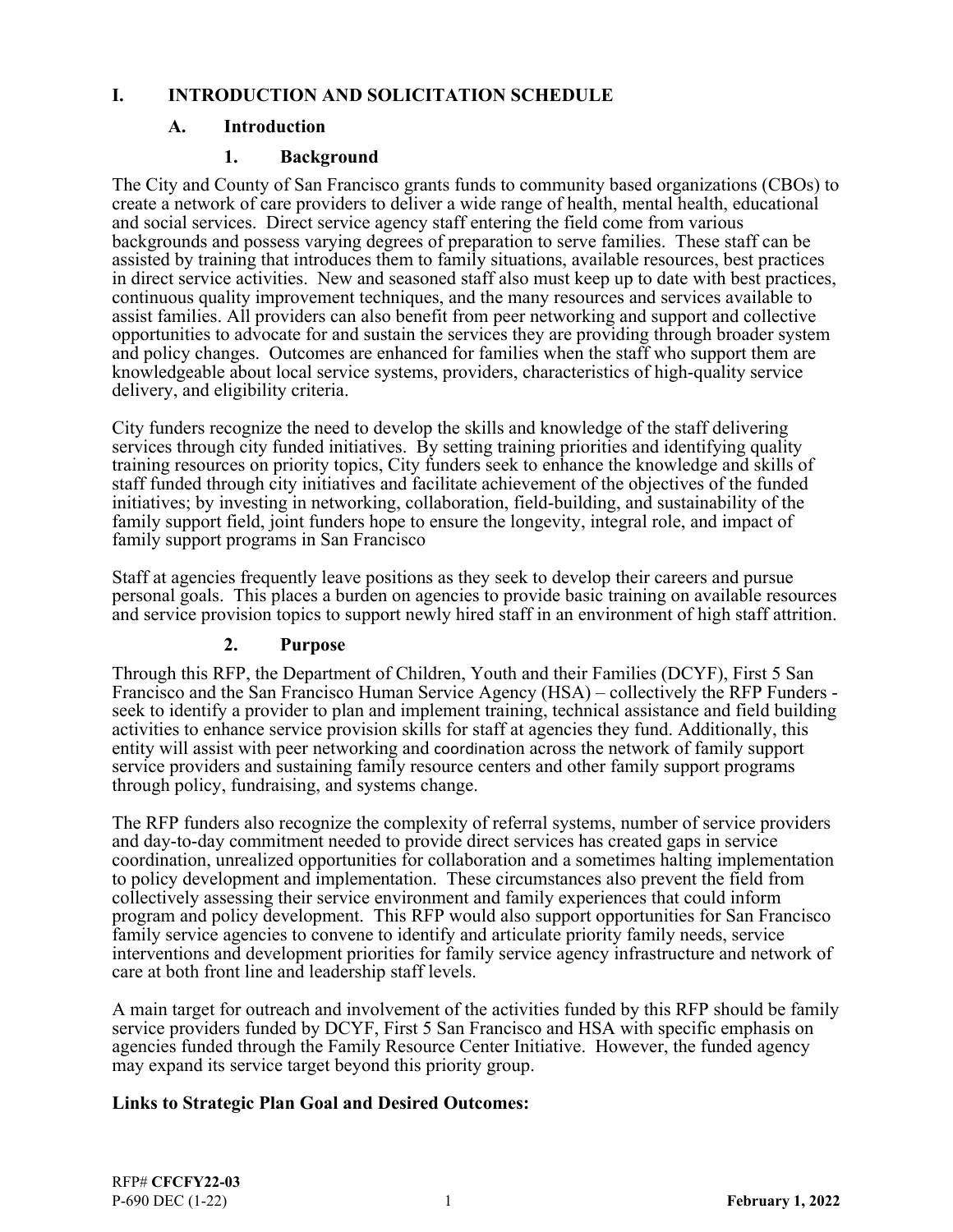The RFP funders have jointly invested significant funds in family resource centers and other initiatives. To ensure staff funded through these initiatives possess knowledge and skills to provide quality support to families, the RFP Funders support capacity building activities targeting these partners.

This objective aligns with the First 5 San Francisco Strategic Plan objectives for:

#### **Family Support Impact Area**

**Goal:** Family support programs and systems improve families' ability to support children's lifelong success.

#### **Outcomes:**

 Family resource system staff has skills and knowledge to deliver high quality service to children and families.

#### **3. Diversity, Inclusion, and Racial Equity**

 First 5 San Francisco is and the Department of Early Childhood will be committed to a culture of inclusion in which our differences are celebrated. Everyone should have what they need to thrive no matter their race, age, ability, gender, sexual orientation, ethnicity, or country of origin. The Department believes that a diverse and inclusive workforce will produce more creative and innovative outcomes for the organization, and ultimately, its clients.

 First 5 San Francisco is and the Department of Early Childhood will be committed to combating systemic racism and disparate impact of governmental services by advancing racial equity in all aspects of our work, ensuring access to services, and providing support to communities to ensure their ability to succeed and thrive.

 First 5 San Francisco does and the Department of Early Childhood will seek to partner with community-based organizations that share these values in their organizational culture and program services. The agency sees our contracted community-based partners and their work as a means to enhance and further advance efforts to address racial equity and inclusion across San Francisco.

 Respondents to this request for proposals must ensure that they clearly demonstrate how these values are exemplified through their organizational and program operations. This should include a description of the organization's plans, strategies, and activities to address racial equity and inclusion among staff and program participants, as well as internal controls to regularly review current practices through the lens of racial equity and inclusion to identify areas of improvement.

 Additional examples of information to be provided are the organizational mission or inclusion statements, non-discrimination documents, and/or other supporting documents, community outreach plans, staff training activities on racial equity, and a description of or data on the demographics of staff and program participants.

#### **4. Entities Eligible to Apply**

Lead agencies must be community-based organization that is nonprofit and tax-exempt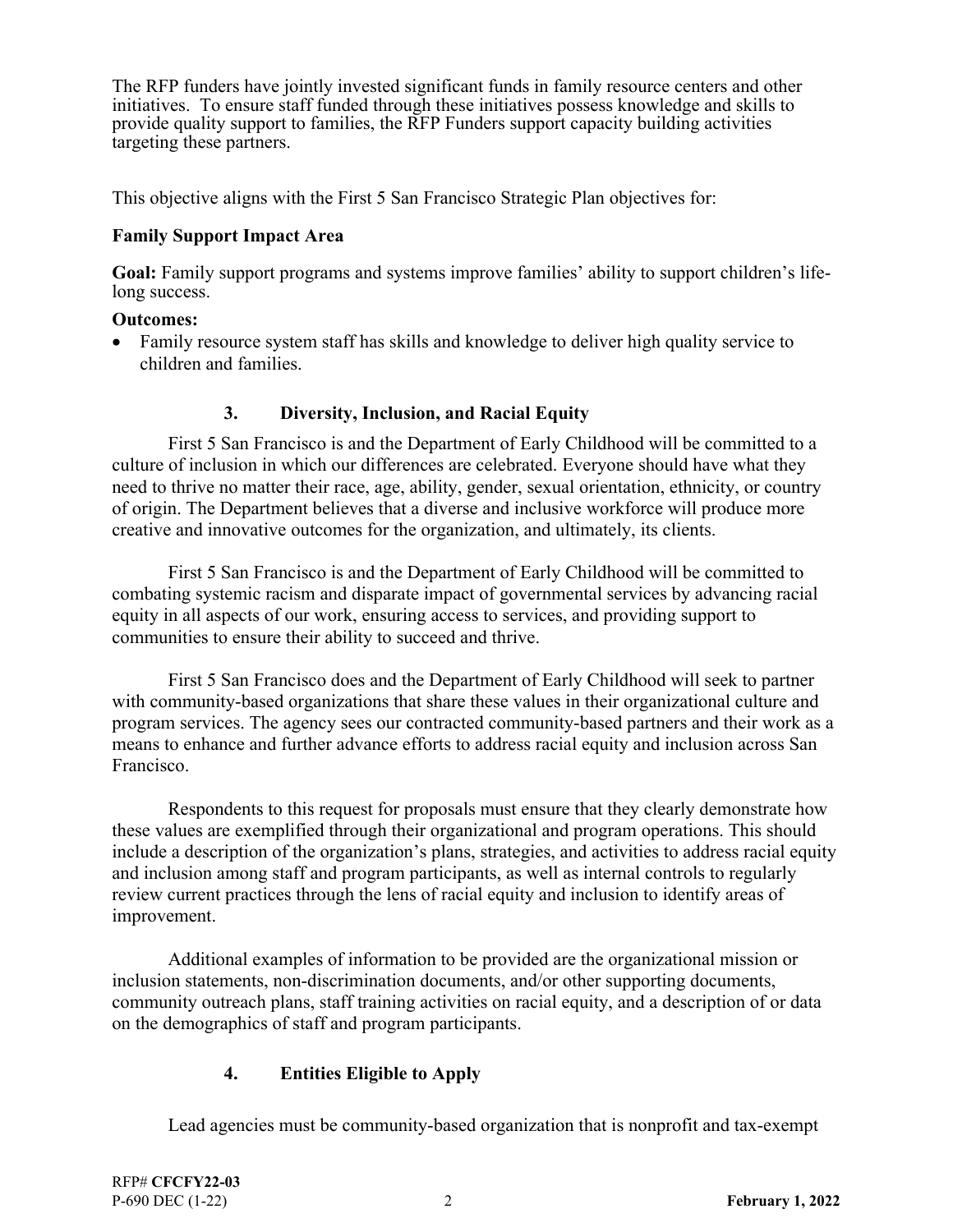under Section  $501(c)(3)$  of the Internal Revenue Code. Applicants must have a physical presence in San Francisco, and the capacity to work throughout San Francisco County and must be a San Francisco City-approved supplier/vendor in good standing at the time the contract is executed.

 Lead agencies may submit no more than one application. An application from a lead agency may be on behalf of multiple subgrantees it manages. An application from a lead agency may also be on behalf of multiple agencies as part of a collaborative agreement toward collective organizational culture shift, practice change, and service enhancement.

#### **5. Selection Overview**

The City shall award a contract to the Proposer that meets the Minimum Qualifications of this Solicitation whose Proposal receives the highest ranking score. Responsive Proposals will be evaluated by a panel ("Evaluation Panel") consisting of one or more parties with expertise related to goods and/or services being procured through this Solicitation. The Evaluation Panel may include staff from various City departments. Proposals will be evaluated based on the criteria outlined herein. If applicable, a Contract Monitoring Division (CMD) Contract Compliance Officer will assess Proposal compliance with Local Business Enterprise (LBE) requirements and assign a rating bonus to Proposal scores. The CMD-adjusted scores (if applicable) will then be tabulated, and Proposers will be ranked starting with the Proposer receiving the highest score, then continuing with the Proposer receiving the second highest score, and so on.

Additional details are described later in the document.

# **B. Anticipated Contract Term**

The initial grant period is estimated to start July 1, 2022 and end June 30, 2024. It is anticipated that one agency will be selected from this process.

This RFP supports a strategy area in transition. Funders anticipate implementation of an updated strategy encompassing the requested services in the near future. To accommodate this circumstance, the grant may be renewed for an additional three years on a year by year basis.

To ensure the grant support the highest field priorities, the budget and scope of work will be reviewed each year and substantial changes may be sought in negotiation with the selected agency. This could include an upward or downward adjustment to the funds allocated to support the project, re-design and alteration to scope of work or the grant may be ended.

As funders finalize a long term training approach, the negotiated scope of work in an extension year may be increased or decreased to serve the purpose of the training approach at the sole discretion of the funding agencies.

Grant renewal and award amounts are subject to City funder staff review of the project, annual negotiation of grant award and scope of work, alignment with updated training strategy and continued availability of funds. Grant awards may be reduced or eliminated in response to reduced allocations to DCYF, HSA or First 5 San Francisco from their funding sources. Other San Francisco City and County departments may elect to initiate their own contract or contribute funds to contracts administered by First 5 San Francisco based on this RFP.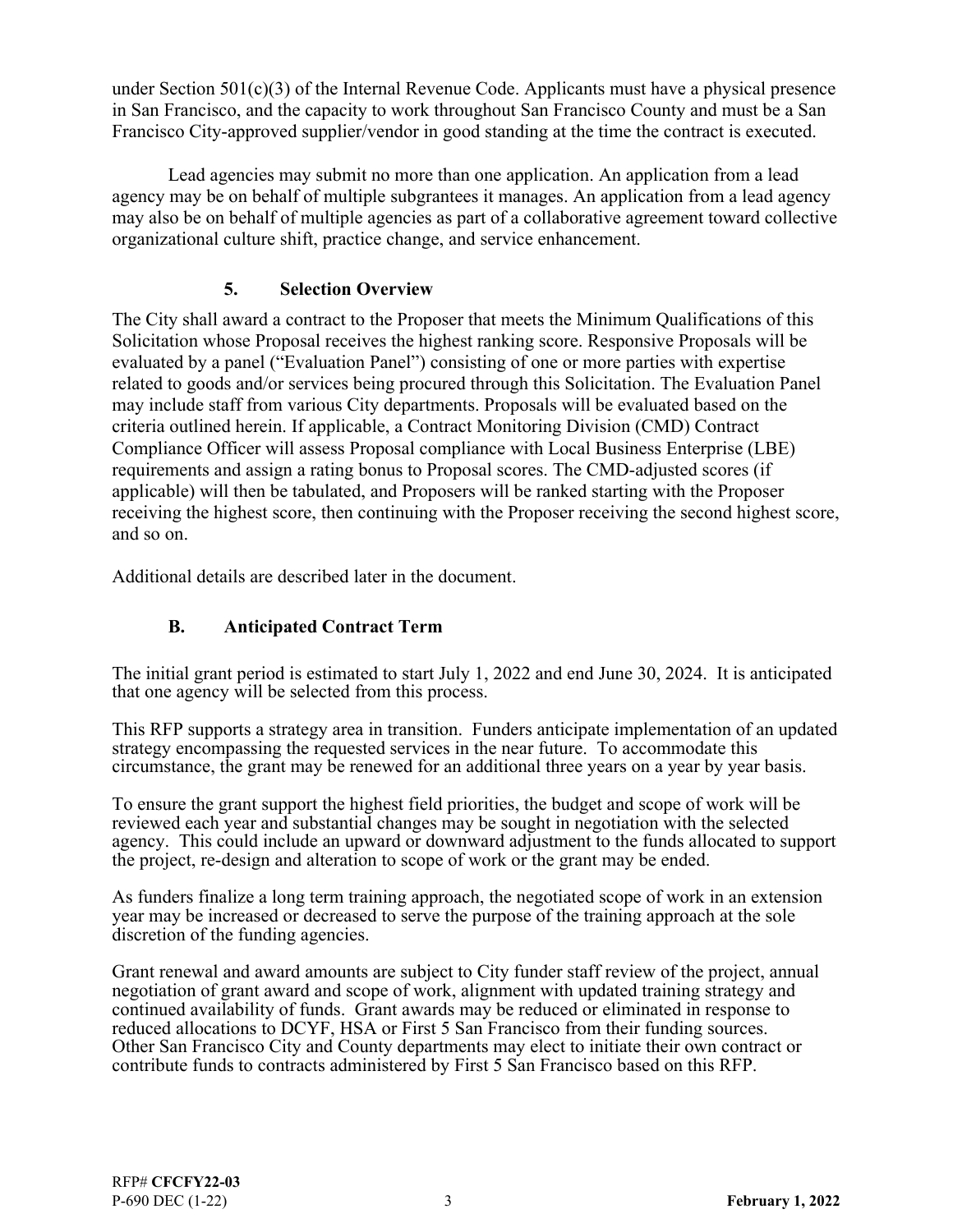## **C. Anticipated Contract Not to Exceed Amount**

 The allocated funding for this project is up to \$325,000 per year, which may increase or decrease depending on funding availability or shifts in funder priorities or strategy transitions for the funded activities. The source of funding for these services is state, federal and local funds. Contractors will be required to follow any and all state and federal rules and regulations that may apply. Payment for all services provided in accordance with provisions under this contract shall be contingent upon the availability of funds. The City shall not guarantee any minimum amount of funding for these services.

This RFP supports a strategy area in transition. Funders anticipate implementation of an updated strategy encompassing the requested services in the near future.

To ensure the grant support the highest field priorities, the budget and scope of work will be reviewed each year and substantial changes may be sought in negotiation with the selected agency. This could include an upward or downward adjustment to the funds allocated to support the project, re-design and alteration to scope of work or the grant may be ended.

As funders finalize a long term training approach, the negotiated scope of work in an extension year may be increased or decreased to serve the purpose of the training approach at the sole discretion of the funding agencies.

Grant renewal and award amounts are subject to City funder staff review of the project, annual negotiation of grant award and scope of work, alignment with updated training strategy and continued availability of funds. Grant awards may be reduced or eliminated in response to reduced allocations to DCYF, HSA or First 5 San Francisco from its funding sources. Other San Francisco City and County departments may elect to initiate their own contract or contribute funds to contracts administered by First 5 San Francisco based on this RFP.

#### **D. Solicitation Schedule**

 The anticipated schedule for this Solicitation is set forth below. These dates are tentative and subject to change.

| <b>Proposal Phase</b>                              | <b>Tentative Date</b>                 |
|----------------------------------------------------|---------------------------------------|
| Request for Proposals Issued                       | On or about February 1, 2022          |
|                                                    |                                       |
|                                                    | www.First5sf.org                      |
| Deadline for Written Questions in addition to Pre- | February 22, 2022 at 12:00 p.m.       |
| proposal Conference                                |                                       |
| Pre-Proposal Conference                            | February 23, 2022 at 10:00 a.m. via   |
|                                                    | zoom:                                 |
|                                                    | https://us06web.zoom.us/j/83926845491 |
| Mandatory Letter of Intent Deadline                | March 2, 2022                         |
| Deadline to Submit Proposals                       | April 6, 2022 at 5:00 p.m.            |
| Tentative Notice of Contract Award                 | May 2, 2022                           |

#### **E. Limitation on Communications During Solicitation**

 From the date this Solicitation is issued until the date the competitive process of this Solicitation is completed (either by cancelation or final Award), Proposers and their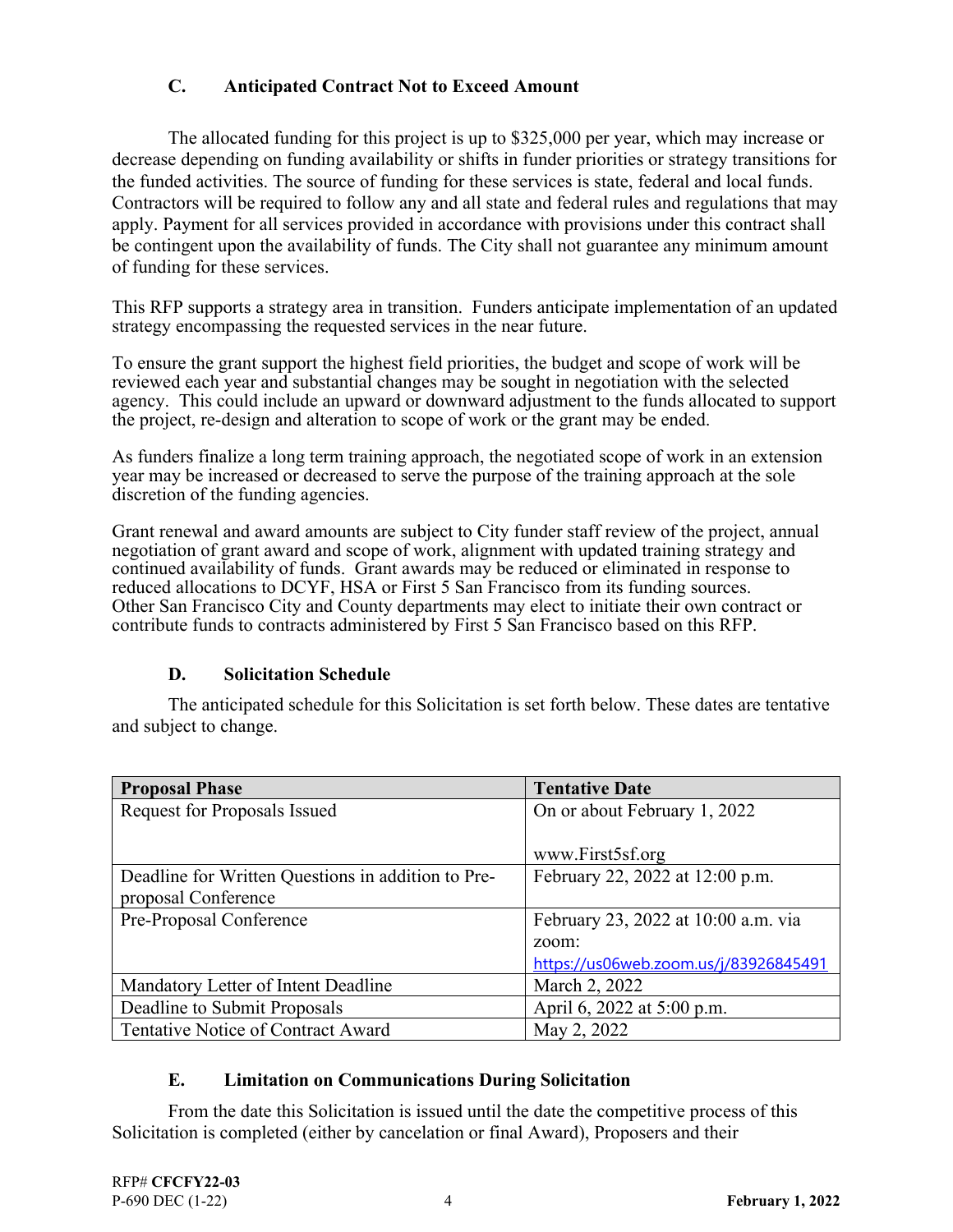subcontractors, vendors, representatives and/or other parties under Proposer's control, shall communicate solely with the Contract Administrator whose name appears in this Solicitation (see section V.B.). Any attempt to communicate with any party other than the Contract Administrator whose name appears in this Solicitation – including any City official, representative or employee – is strictly prohibited. Failure to comply with this communications protocol may, at the sole discretion of City, result in the disqualification of the Proposer or potential Proposer from the competitive process. This protocol does not apply to communications with the City regarding business not related to this Solicitation.

#### **F. Target Population**

Outreach and participation should be reflective of the family service field of San Francisco, with a plan for addressing and balancing the specific needs and focus areas of the agencies and staff that receive grants and contracts from RFP Funder initiatives and programs, in particular the Family Resource Center Initiative. This requirement does not preclude participation by other agencies and staff that would benefit from the activities funded by this RFP.

| City        | City and County of San Francisco                             |
|-------------|--------------------------------------------------------------|
| <b>DEC</b>  | Department of Early Childhood                                |
| ECE         | Early Care and Education                                     |
| First 5     | First 5 San Francisco Children and Families First Commission |
| <b>OECE</b> | Office of Early Care and Education                           |

**G. Definitions** 

## **II. SCOPE OF WORK**

#### **Requested Services**

The RFP Funders have identified specific activities to support achievement of their goals and objectives for their allocated funds to this project. The following is a generalized description of services to be performed by the selected grantee. Specific performance measures and productivity expectations for service funded by this RFP will be set in grant negotiations.

#### **Training and Technical Assistance**

The agency and staff funded by this RFP will be responsible for planning and implementing a program of training and technical assistance to enhance the practice of San Francisco family support staff. Through training, RFP funders seek to facilitate implementation of quality direct service practice by trained staff and their agencies. By training multiple family serving agencies, the RFP funders seek to facilitate a standard of quality practice in the field of family support services. To the extent possible, training should encourage awareness and adoption of evidence based approaches relative to the topic being trained upon. Training offer participants ways to assess and improve their practice relative to the training topic, so that their individual and agency practice will be positively impacted.

The trainings offered by the selected agency should be field driven – reflecting the topics, content and requests of family service agency staff and their managers. Up to now, curriculum has been requested to support development and knowledge in these areas:

- Awareness of basic needs support resources, their eligibility criteria and application processes
- Case management practice basic skills, considerations for serving families in frequently encountered situations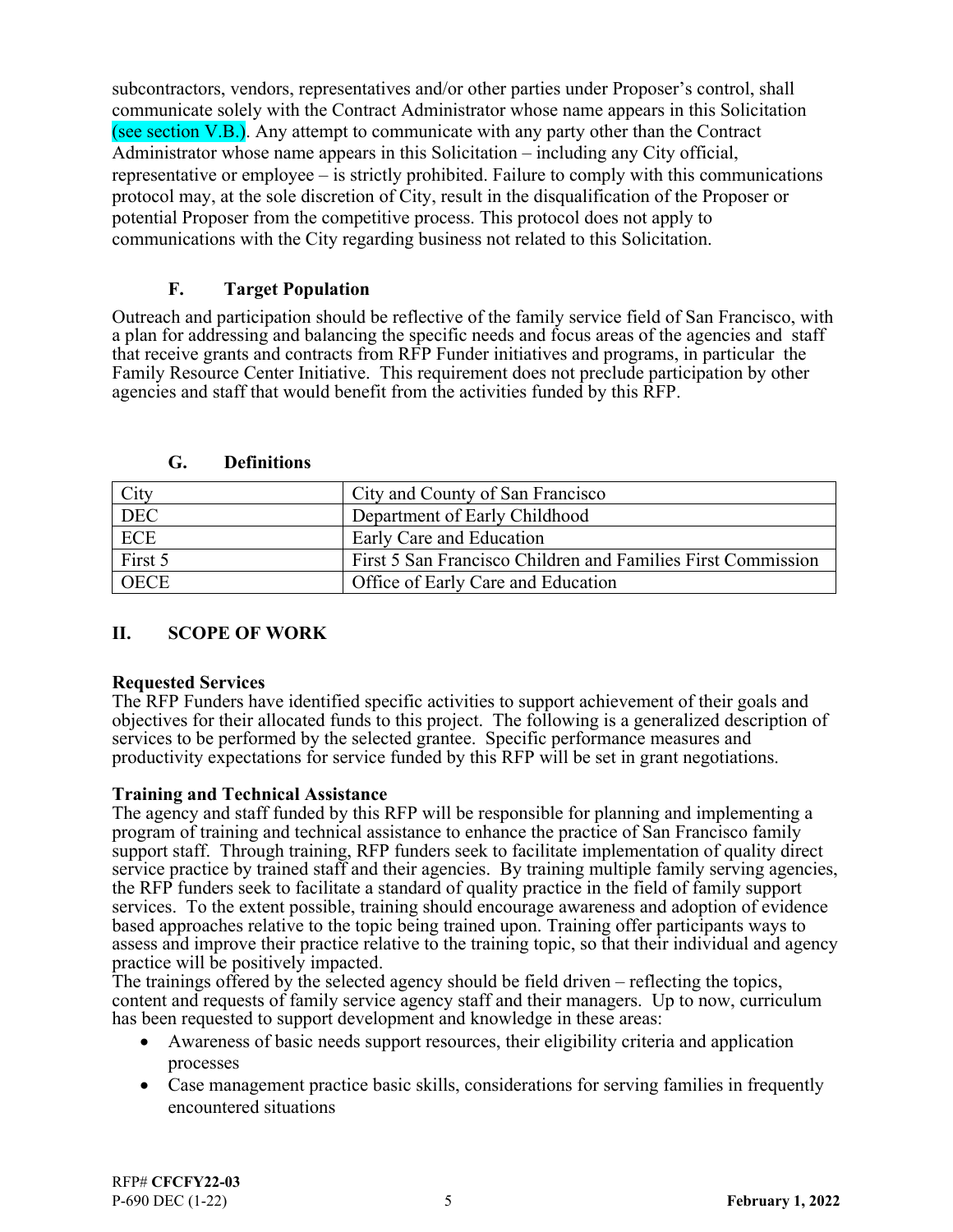- Theoretical background to family support practice  $-e.g.$  Protective Factors for Strengthening Families, Child development/School Readiness, Adverse Childhood Experiences (ACES), trauma informed care
- Principles of Family Support and their application in developing programs and serving families
- Impact of institutional and structural racism on families, family engagement and service delivery

The funded agency will periodically assess family service agency front line staff and their managers to confirm and identify training priority needs. The training needs assessment will collect input to inform how trainings can be more effective at supporting changes in individual and agency practice. At the request of the field, this may grow to include an awareness of and skills for referral to a core list of referrals to resources deemed critical to family support practice – e.g., child care, SFUSD navigation, employment, housing, etc. Priority setting for curriculum development will include consultation with RFP funders.

Family service agency staff should have many opportunities to participate in training supported by this RFP. Staff should be supported to understand how best to engage in training and be aware of training opportunities. RFP funders anticipate that these funds will support approximately 40 sessions of live training – variance from this target may be justified by development of new content, mix of live training vs presentation of recorded training, or other considerations.

Training offered through this RFP are intended to complement additional training developed by the RFP funders that are specific to their funding objectives. The agency funded by this RFP should work to ensure the training it provides does not conflict with the objectives or training content developed by RFP funders.

All curriculum materials and content developed with funding from this RFP will be owned by the city as set forth in the grant agreement between the City and County of San Francisco and its grantees.

The funded agency will engage the family service agency field to determine the best formats for training during the ongoing COVID pandemic. This will include virtual vs in-person vs hybrid training formats. A rationale for training format will be developed and necessary curriculum adjustment should be made to ensure quality training experiences. Field participants should be offered frequent opportunities to engage in training regardless of formats.

Trainings offered through this RFP may be implemented by salaried staff of the funded agency or recruited paid/volunteer trainers. The funded agency should take efforts to ensure the training content is accurate and reflective of best practice in the field and presented using adult learning techniques likely to support retention and adoption of the training material topics/skills.

#### **Network Development and Field Building**

The RFP funders view network development and field building as complementary activities to training and technical assistance. Network development includes the strengthening of relationships and collaborative efforts among and between individual service agencies. To support network development and field building, the funded agency will implement activities with staff at at least two staff cohort levels  $-1$ ) operational direct line staff  $\overline{2}$ ) leadership/executive level staff. The funded agency will implement activities to establish and deepen connection, collaboration and relationship with other staff in the cohort.

RFP funders view networking and field building among operational direct line staff as key to enhancing staff awareness of the range of services and resources available to support families and development of inter-agency referral relationships. Staff can also grow awareness of family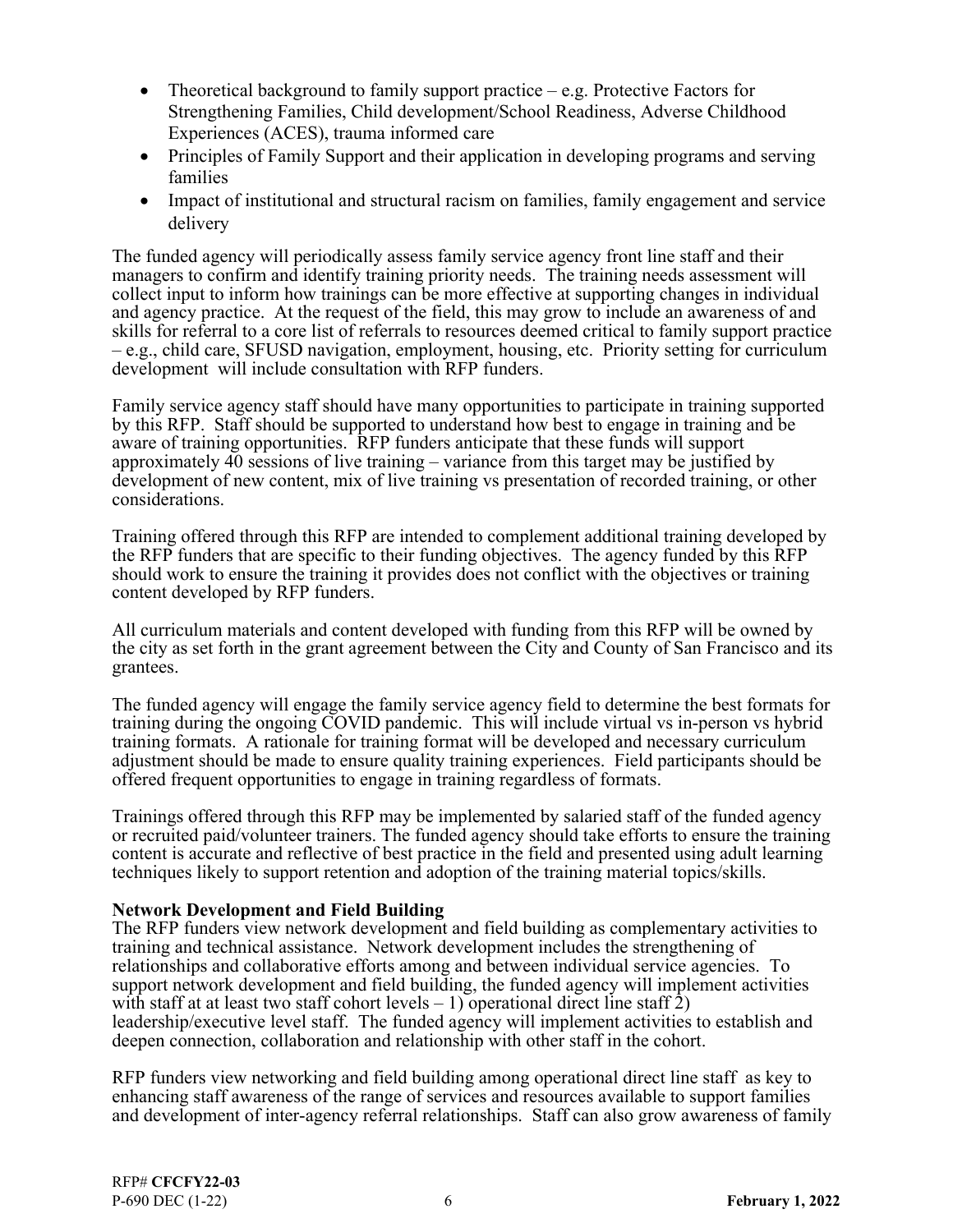care practices at different agencies and reflect on these practices in the context of practice quality and differential impact on family outcomes.

RFP funders view network and field building among leadership/executive level staff as key to development of a coordinated and collaborative system of care for children and families. Relationships at the leadership level should ease and facilitate care coordination and agreements on quality service implementation for the field. Leadership/executive relationships can be leveraged to coordinate efforts in program design, service implementation and other collaborative efforts. Similarly, field building leverages inter-agency relationships to collectively describe common experiences, observations of families' needs and the resource/service gaps that families face.

#### **Planning, Policy & Sustainability**

Training, technical assistance, networking and field-building activities naturally lend themselves to creating larger systems and conditional changes for families and family support programs. A collective voice for the field can be developed and enhanced through each of the above components to support continuous quality improvement, elevate issues and priorities, inform policy and resource allocation, and ensure visibility and sustainability of the family support field at local, state and even national levels. During the first year of the contract, the selected entity will be expected to develop a longer-term plan for policy and sustainability priorities that represents family support program and stakeholder input.

As the network development and field building activities evolve and develop, it is predictable that additional resources will be required for these activities to reach their full potential to impact practice, programmatic, and policy changes. The agency identified for this cycle of funding should demonstrate the ability to generate revenue to leverage the contribution of the RFP Funders through fundraising or revenue generation from funded activities.

#### **Governance**

The agency funded to support the training and field building activities of this grant will acknowledge this work is to support the many agencies doing family service work in San Francisco. The RFP funders intend for the activities and priorities for the RFP funded activities to be field driven, identified and set. To that end, the funds of this RFP will be used support a governance structure to provide oversight to the activities of this grant.

The structure and membership of the governance structure should be reflective of the family service field of San Francisco. The governing body should meet with sufficient frequency to assess areas for prioritization and direction for training and technical assistance and network and field development activities. Substitution of a single non-profit board of directors would not be sufficient input for field representation for this project.

The selected entity will be asked in their application, to present a plan and proposed structure for balancing the above activities across the broader family support field of San Francisco, as well as to participants in large city-funded initiatives such as the Family Resource Center Initiative.

The RFP funders desire to collaboratively grow and strengthen each of the above components. The selected agency will work with RFP funders to establish a structure and process to ensure good communication, partnership and collaboration, and to periodically review and assess the status of current activities in the above areas. This may include specialized and targeted planning and convening to foster learning and exchange on critical strategic questions or topics relevant to RFP funders, but minimally will include selected agency presence at regularly scheduled grantee meetings such as the monthly FRC Initiative Meetings and joint RFP funder presence at member and governance meetings as deemed appropriate by all parties.

The proposed governance structure and annual work plans/budgets for the activities funded by this RFP remain subject to the approval of the RFP funding agencies.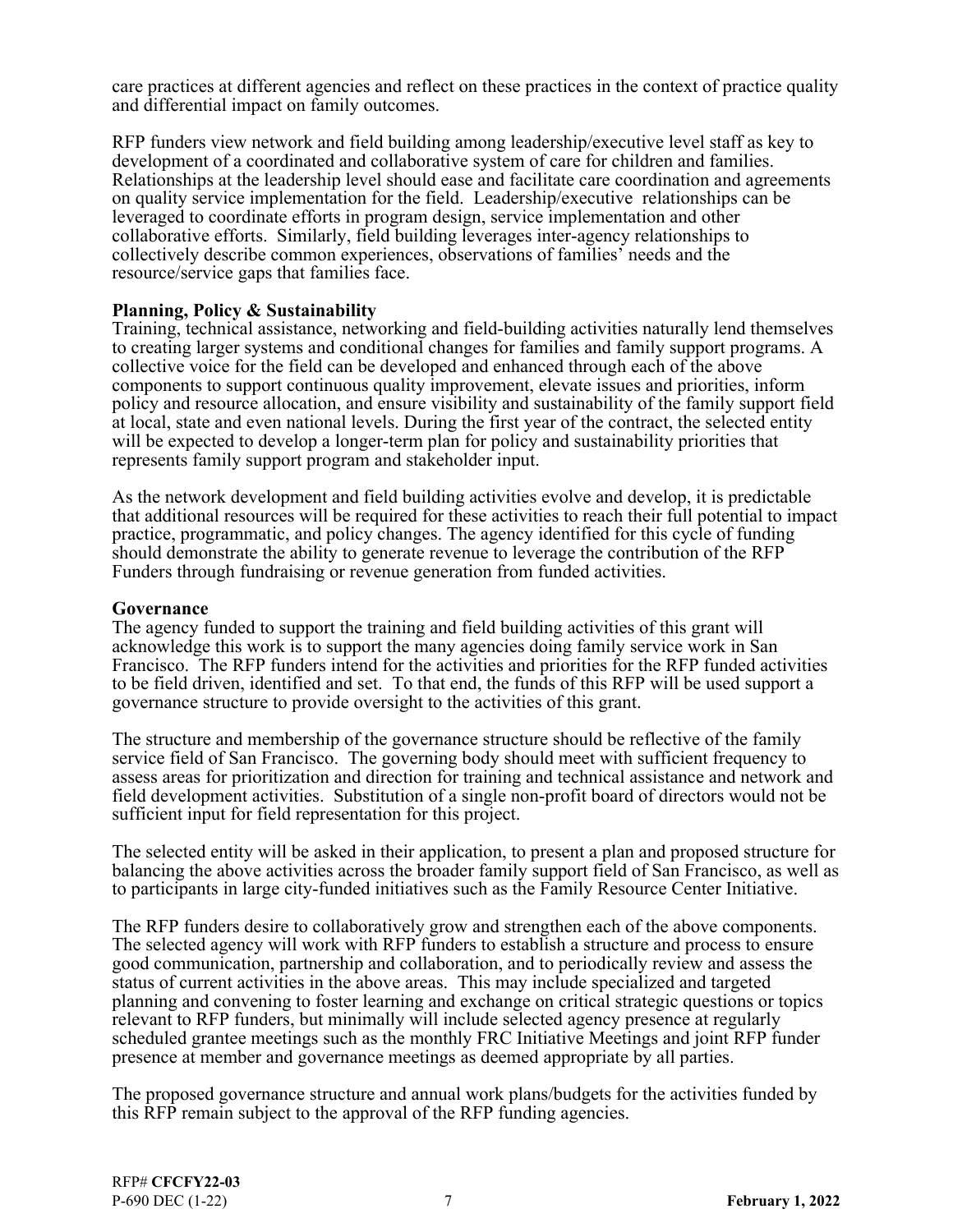#### **Performance Monitoring and Evaluation**

Performance Measures as defined by the City Controller's Office can be understood as "a specific quantitative measure of an activity or outcome." The RFP funders will negotiate with the successful bidder to identify performance measures for each component of the Scope of Work. The performance measures may define target expectations for the frequency and levels of participation in scope of work activities. Some may also require information about program satisfaction, accessibility, and appeal.

The Funding Agencies are also committed to measuring the quality and impacts of funded initiatives. To this end, applicants will be asked to propose their own Additional Outcome Performance Measures that will help to a) further describe the quality and effectiveness of the initiative and b) will provide information on the differences or changes that can be expected as a result of the program's activities and services. These measures should clearly specify the degree of change expected, the individuals that will demonstrate the change, the timeframe within which you expect the change to occur, and/or relevant benchmark comparisons if applicable. These Additional Outcome Performance Measures will help Funding Agencies to determine the longerterm impacts of proposed services and the applicant's approach to continuous quality improvement.

Key questions to consider in developing your measures have also been presented below:

- 1. Are the measures clear, specific, and achievable?
- 2. Is there a readily available data source to help assess progress toward selected measures?
- 3. Do measures align with the activities we intend to implement and the goals we would like to accomplish through these activities?
- 4. Do measures link back to the individuals and/or groups we intend to target for services and to te needs identified within this target population?

## **III. SUBMISSION REQUIREMENTS**

#### **A. Mandatory Letter of Intent**

Agencies intending to submit a proposal are requested to submit a **mandatory** Letter of Intent, so that it is received by First 5 San Francisco **March 2, 2022 at 5:00 p.m.** The Letter of Intent should be on agency letterhead and indicate the agency's intent to apply for RFP funds. To the extent possible, the letter should name the agencies to receive funds through the proposed grant, including the lead agency and any subcontractor agencies. The letters of intent are not binding and are used by staff to anticipate the number of proposal reviewers needed.

The letters of intent are to be emailed to derik@first5sf.org.

#### **B. Time and Place for Submission of Proposals**

#### **Application Submission**

The application submissions for this RFP will be electronic only. The online application can be accessed at: https://www.surveymonkey.com/r/ZJMTPQF

All forms and attachments will also be submitted via the above online attachment link. The forms can be downloaded at www.first5sf.org. Applicants are advised to review the full RFQ document and understand its contents.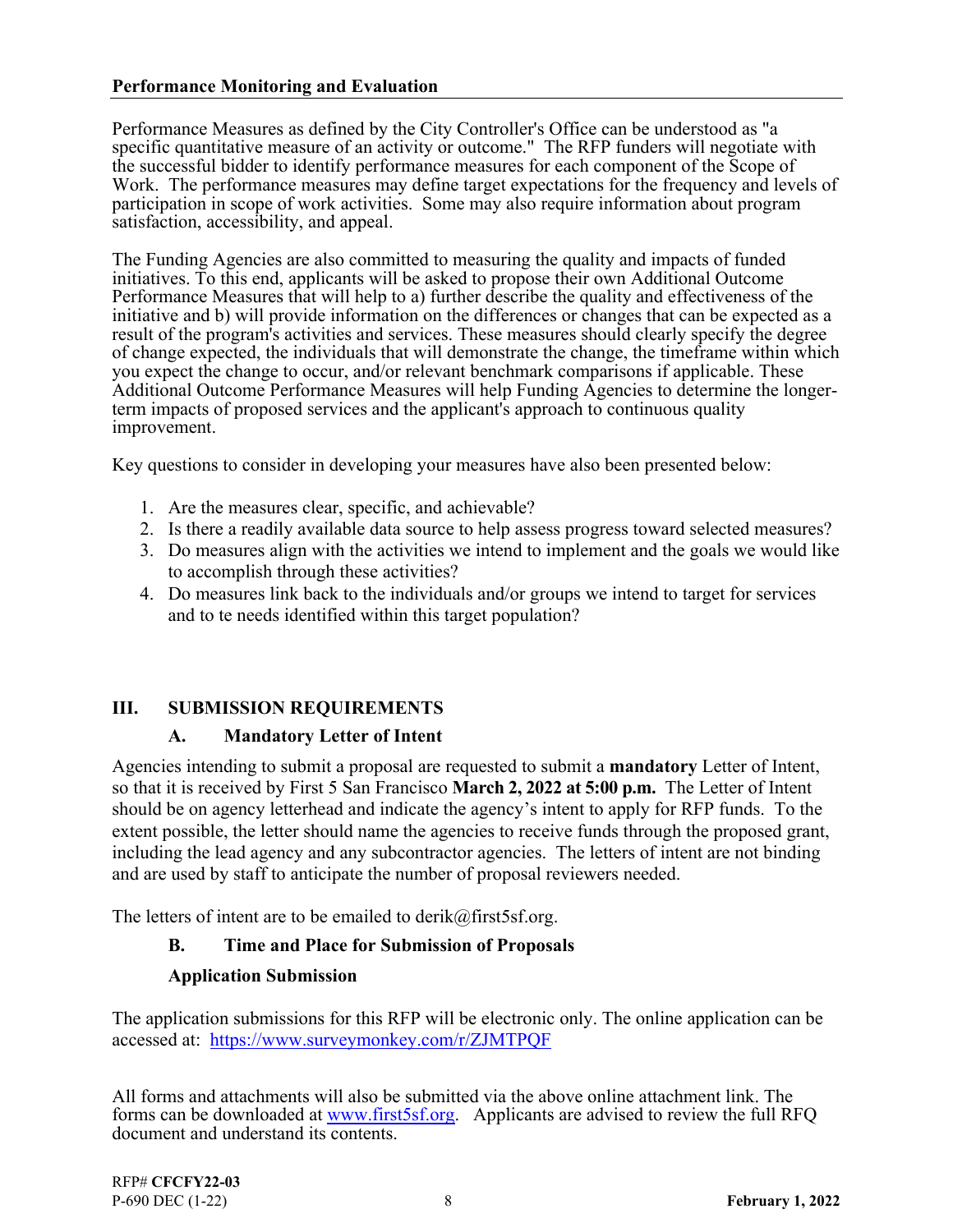Applicants are encouraged to develop responses to questions in word processing software prior to completing survey monkey application to adhere to section page limits. Page limits should be equivalent to text on a typed page with 1 inch margins 1.5 line spacing and 12 point font.

All submissions are due on **April 6, 2022 at 5:00 pm SHARP**. The online application will close at that time, and no late applications will be allowed to be submitted.

All forms and attachments are also due on **April 6,2022 at 5:00 pm SHARP**. Late attachments and/or attachments submitted via other mechanisms outside the online application will not be considered.

Applicants are responsible for checking for updates, corrections, clarifications and other changes to this RFQ at www.first5sf.org.

**Additional note about online submission via SurveyMonkey**: A PDF of the application will be provided for download at www.first5sf.org. This application template **is not intended for submission use; only for viewing.** First 5 SF also asks that any test applications created on the SurveyMonkey application link, **be deleted as soon as possible in order to avoid confusion.**  Two mechanisms have been embedded in the application to certify them as final (one at the beginning and one at the end). All applications with boxes not checked to indicate they are valid submissions and/or applications with apparent "dummy" or "test" information will be deleted at the close of each business day up until the application due date in order maintain a clean submission list.

| <b>ESTIMATED TIMELINE</b>                     |                                       |
|-----------------------------------------------|---------------------------------------|
|                                               | On or about February 1, 2022 at       |
| <b>RFP Issued</b>                             | www.First5sf.org                      |
|                                               | February 23, 2022 at 10 a.m. via zoom |
| Non-Mandatory Bidders' Conference             | https://us06web.zoom.us/j/83926845491 |
|                                               |                                       |
| Mandatory Letter of Intent Due                | March 2, 2022                         |
|                                               | April 6, 2022 at 5:00 p.m.            |
| Proposals Due                                 |                                       |
| Estimated Notice of Intent to Negotiate Grant | May 2, 2022                           |
| Agreement                                     |                                       |

The timeline for this RFP is in the table below:

Dates and times are subject to change

#### **Attachment Submission**

Upload all attachments via the online application: https://www.surveymonkey.com/r/ZJMTPQF by **5:00 p.m. SHARP on April 6, 2022.** No late attachment submissions or attachments submitted via other mechanisms will be considered.

Overview of required attachments and preferred labeling and submission format is provided below.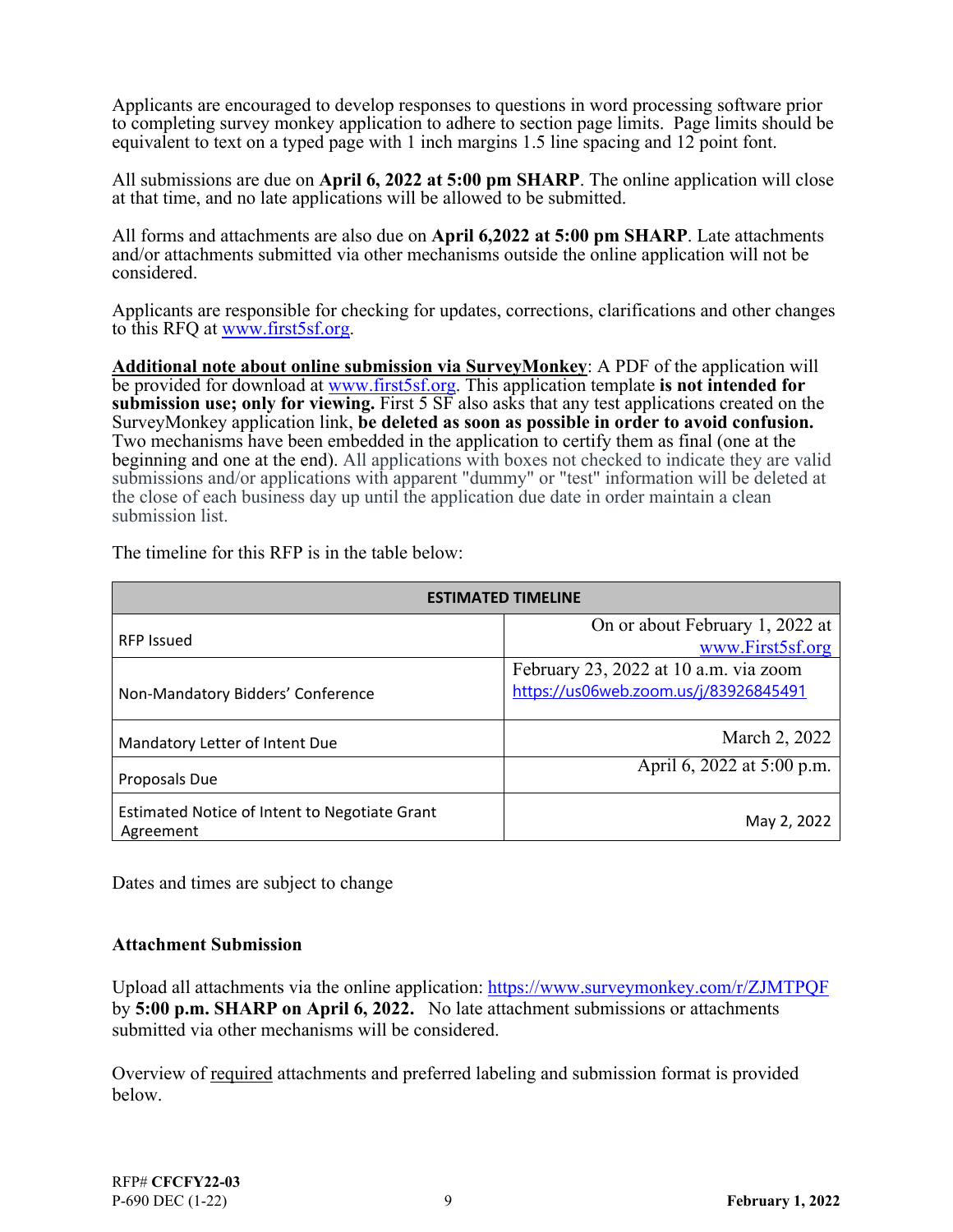- A. Application Required Attachment A Signature Page Form (provided in Appendix B of application): Appendix B (Attachment A) can be downloaded at www.first5sf.org. Print, sign, scan and label as "Agency Name Attachment A - Signature Page Form".
- B. Application Required Attachment B: Attestation for lead agency compliance with RFP minimum qualifications. Print, sign, scan and label as "Agency Name Attachment B - Minimum Qualification Attestation".
- C. Application Required Attachment C Attach resumes and job descriptions of key staff implementing funded activities. These documents should provide sufficient detail to permit Commission staff to assess how their experience will contribute to the project's objectives. These should all be put into a single PDF and labeled as "Agency Name Attachment C – Staffing – Resumes/Job Descriptions "
- D. Application Required Attachment D Use Budget and Budget Narrative Excel Form. Use budget form found at www.first5sf.org. When form is complete put it into PDF and title "Agency Name Attachment D - Budget and Budget Narrative Form"
- E. Application Required Attachment E Up to 4 letters of support (not to exceed 1 page each) from executive leadership at agencies in the field of family support demonstrating their support of your agency to pursue network development and field building activities. Assemble letters of support behind a cover page labeled "Agency Name Attachment E – Letters of Support".
- F. Application Attachment F Optional Governance Organizational Chart, notated, up to 1 page. If submitting, put into pdf form and label "Agency Name Attachment F - Agency/Project Name Governance Organizational Chart "

# **Submission Confirmation**

Be sure to check the box marked "This application is complete and accurate and can be confirmed as a final submission" in the Survey Monkey to confirm your application is complete and accurate and confirm your final submission. **Responses will not be scored if this box is not checked.**

# **IV Proposal Evaluation Criteria**

# **C. Minimum Qualifications (Pass/Fail)**

 Each Proposal will be reviewed for initial determination on whether Proposer meets the MQs referenced in this section. **This screening is a pass or fail determination and a Proposal that fails to meet the Minimum Qualifications will not be eligible for further consideration in the evaluation process**.

| $\overline{\mathbf{M}}\mathbf{Q}$ # | <b>Description</b>                                                                                                                                                                                                                                                                                       |
|-------------------------------------|----------------------------------------------------------------------------------------------------------------------------------------------------------------------------------------------------------------------------------------------------------------------------------------------------------|
| MQ1                                 | Applicant must be a community-based organization that is nonprofit and tax-<br>exempt under Section $501(c)(3)$ of the Internal Revenue Code, a part of the<br>San Francisco Unified School District, City College of San Francisco, San<br>Francisco State University or other educational institution. |
| MQ <sub>2</sub>                     | Services must be primarily targeted to agencies serving the residents of the<br>City and County of San Francisco.                                                                                                                                                                                        |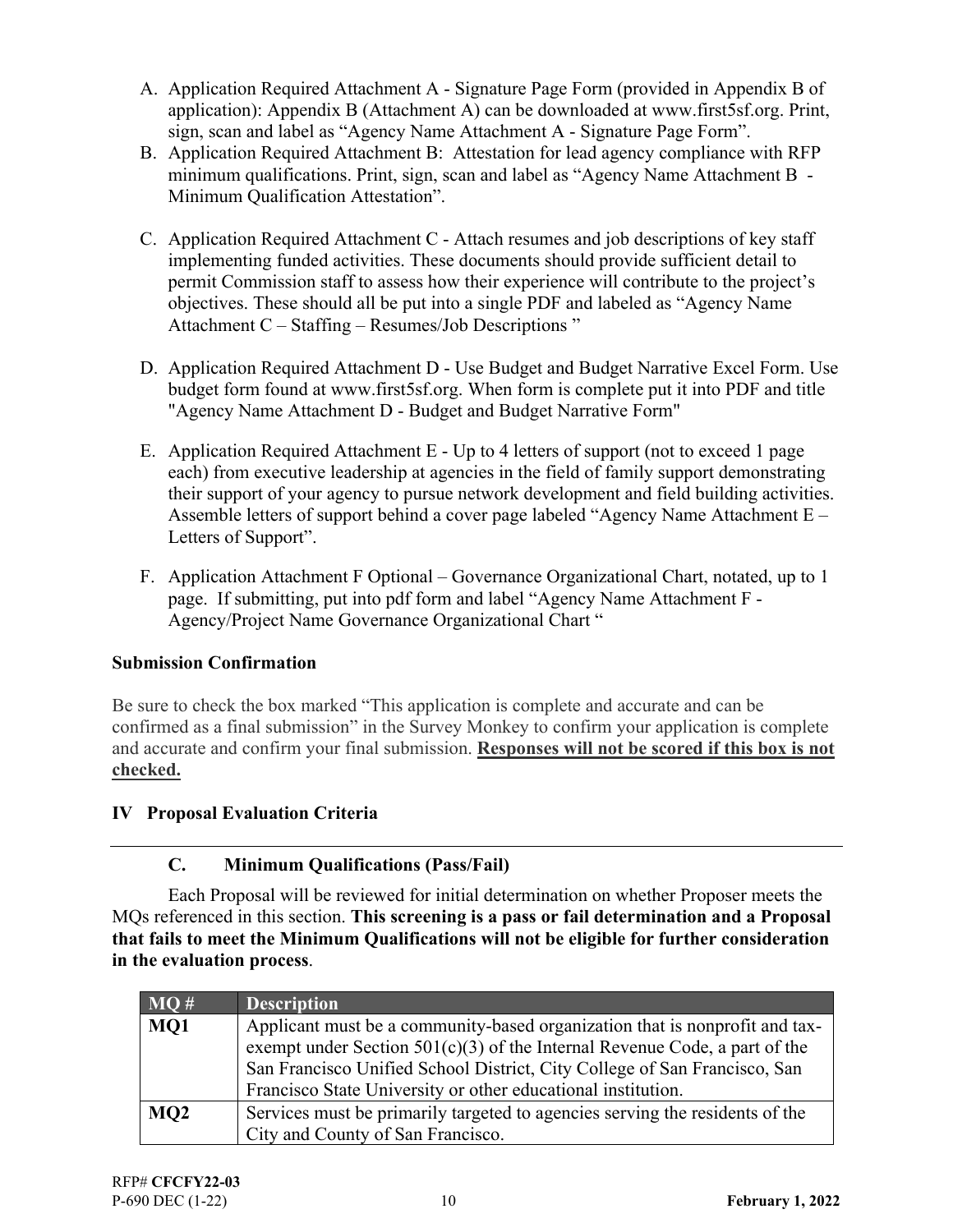| MQ3             | Must be willing and able to comply with the City contracting requirements set<br>forth in Section VII of this RFP.                                                                                                                                |
|-----------------|---------------------------------------------------------------------------------------------------------------------------------------------------------------------------------------------------------------------------------------------------|
| MQ4             | If awarded a grant, the applicant must be certified as a City-approved vendor<br>and compliant with the City's insurance requirements within 30 days of<br>award notice or First 5 San Francisco reserves the right to revoke the grant<br>award. |
| M <sub>05</sub> | Applicant must follow all guidelines (formatting, page limitations, required<br>attachments, etc.) detailed in the Submission Requirements Section                                                                                                |
| <b>MO6</b>      | Agencies receiving funding must not be currently on 'red flag' or 'elevated<br>concern status' with the Office of the Controller.                                                                                                                 |
| MQ7             | Agencies receiving funding must not have any city contracts withdrawn or<br>terminated due to fiscal or program compliance issues within the last 24<br>months.                                                                                   |

 Proposals should clearly demonstrate that the qualifications are met. Insufficient or incomplete information may result in a proposal being considered non-responsive and may not be eligible for award of the contract.

**Please note:** Agencies submitting proposals that have previously been contracted by the City and County of San Francisco, state and/ or Federal agencies to provide goods and/or services must successfully demonstrate compliance with performance/monitoring requirements specified in previous grants/contracts (corrective actions) in order to be considered responsive to this RFP. **Documented failure to correct performance/monitoring deficiencies identified in past City and County grants/contracts may result in Agency disqualification to participate in this RFP**. A letter self-verifying compliance is acceptable.

# **D. Preferred Qualifications**

Agencies funded through this initiative should demonstrate the following qualifications with relevancy to the San Francisco family support providing agencies:

- Demonstrated experience and ready ability to provide training and technical assistance to facilitate family serving agencies to improve the quality of their service provision
- Demonstrated familiarity with the Family Support Principles of Family Support America and the operationalization of the principles in delivering services to families
- Demonstrated familiarity with the 5 Protective Factors of the Center for the Study of Social Policy and the operationalization of the Protective Factors in delivering services to families
- Demonstrated knowledge of field stakeholders and acknowledged leadership position in human services and family support field that would facilitate successful network development and field building in San Francisco
- Demonstrated commitment to equity, equitable service delivery, inclusion of historically marginalized and isolated stakeholders, and willingness to challenge implicit-bias and institutionalized racism, particularly anti-Black racism.
- Demonstrated capacity and competency to collect, analyze and create actions based on review of program implementation and results.
- Demonstrated ability to generate revenue from activities likely to be funded by this RFP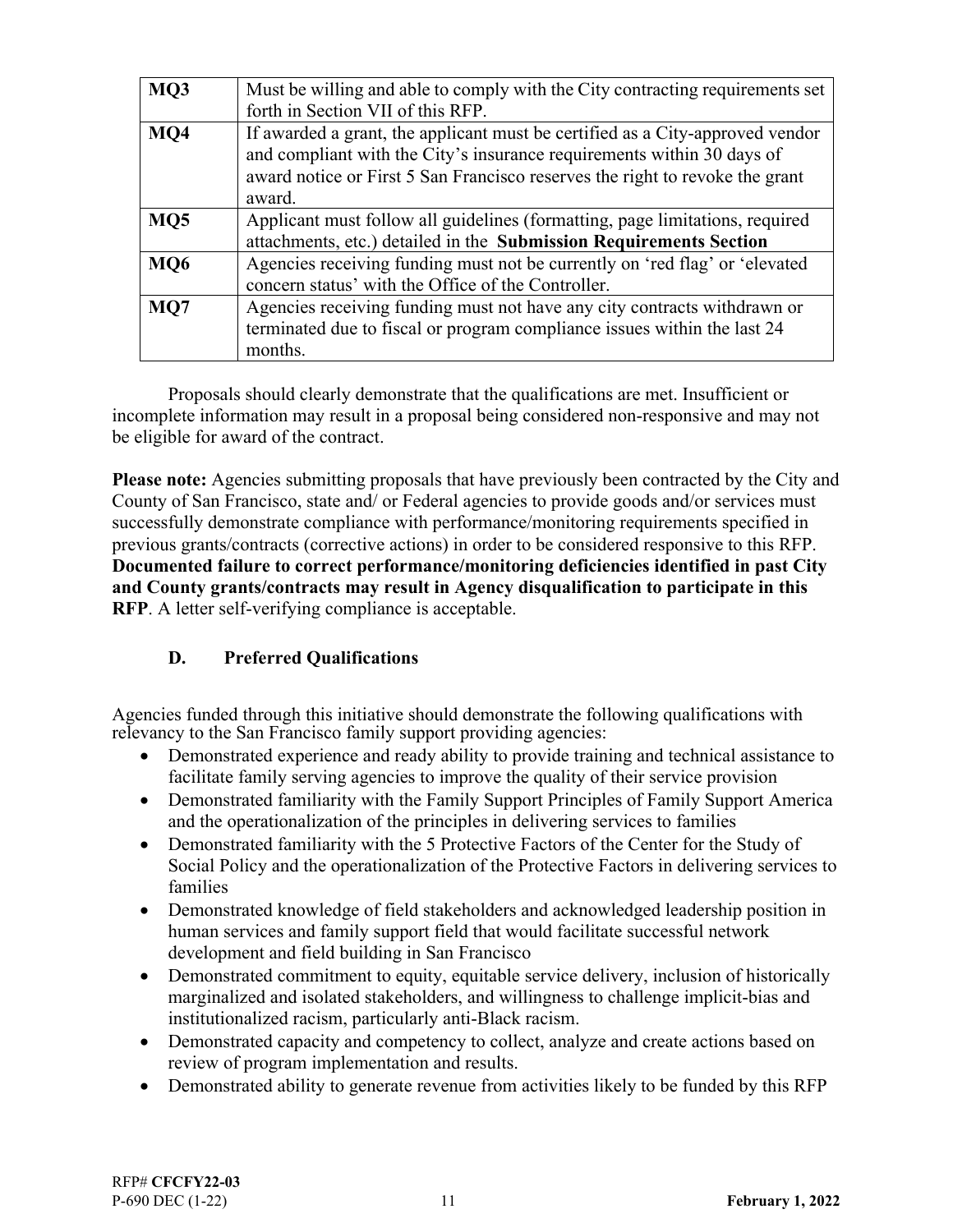## **E. Selection Criteria**

A proposal review panel(s), consisting of individuals appointed by First 5 San Francisco will review all completed applications that meet the minimum eligibility requirements. Members of the proposal review panel(s) will evaluate and score each proposal, and make a funding recommendation to First 5 San Francisco. Staff from other City departments may participate as panelists. First 5 San Francisco will then make the final selection and conduct contract negotiations.

If a single proposal is submitted and meets eligibility requirements in response to this RFP, First 5 San Francisco staff may elect to solely review the proposal and develop a funding recommendation on the proposal. Alternatively, professional staff may be consulted to recommendations for proposal eligibility for funding, issues to settle contingent to funding or issues for clarification.

Proposals will be scored on the following requirements:

- $\Rightarrow$  Agency Experience and Qualifications 60 points
	- Agency/Staff Qualifications 10 points
		- Steps taken to ensure programming implemented to advance racial equity and combat systemic racism
	- Experience Providing Training 25 points
		- Training Capacity and Experience
		- Familiarity with Family Support Principles  $& 5$  Protective Factors
		- Curriculum Offerings Reflective of Local Provider Needs and Interests
		- Process to assure continued relevance and quality
	- Network Development and Field Building  $-25$  points
		- Knowledge of San Francisco provider and government landscape
		- Success in Convening Field Leaders to define field priorities
		- Process and Timeline for Strengthening
- $\implies$  Evaluation Capacity 10 points
- $\implies$  Governance 15 points
	- Structure and membership gives balanced voice for broad family support field and agencies funded by large city funded initiatives such as Family Resource Center Initiative
- $\Rightarrow$  Fiscal and Budget 15 points

A minimum score of 80 will qualify an agency for funding consideration.

As part of its proposal evaluation process, First 5 San Francisco staff may elect to visit agency sites and meet with agency staff to discuss elements of the proposal. Staff may also contact others in the community regarding the applicant's past history and performance.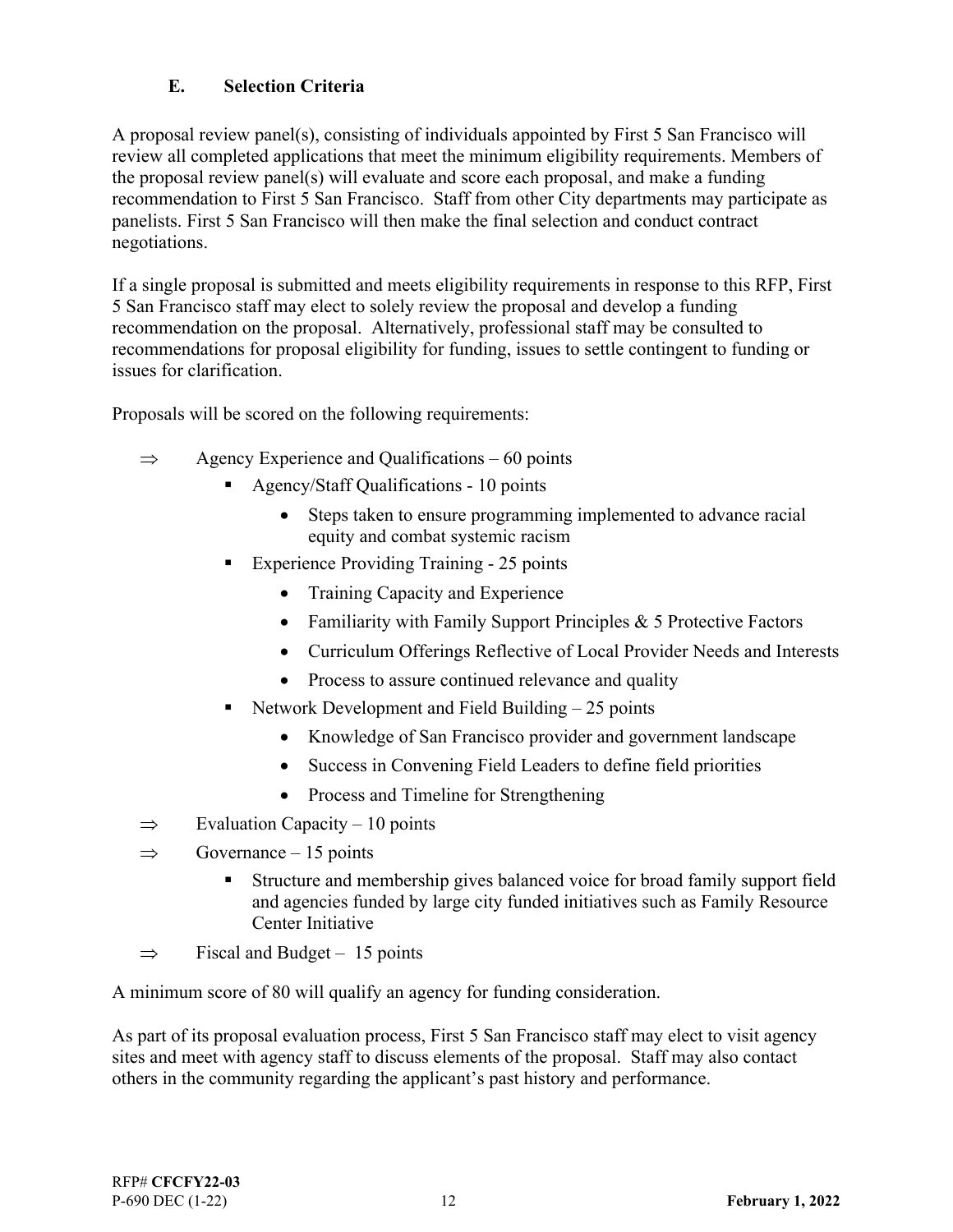#### **IV. PRE-PROPOSAL CONFERENCE AND CONTRACT AWARD**

#### **A. Pre-Proposal Conference**

A non-mandatory bidders' conference will be held on February 23, 10:00 – 11:00 a.m. via Zoom Meeting https://us06web.zoom.us/j/83926845491

The purpose of the bidders' conference is to review the program scope with applicants and answer any questions about the RFQ process. The meeting will give participants the opportunity to seek clarification from Commission staff. Applicants are strongly encouraged to attend.

If you have further questions regarding the RFP, please contact the individual designated in Section VI.B.

#### **B. Contract Award**

 First 5 San Francisco will select a proposer with whom Agency staff shall commence contract negotiations. The selected proposal will be part of the final contract and will be used as a starting point for contract negotiations. The acceptance and/or selection of any Proposal(s) shall not imply acceptance by the City of all terms of the Proposal(s), which may be subject to further negotiations and approvals before the City may be legally bound thereby. If a satisfactory contract cannot be negotiated in a reasonable time First 5 San Francisco in its sole discretion, may terminate negotiations with the highest ranked proposer and begin contract negotiations with the next highest ranked proposer.

## **C. Written Questions and Requests for Clarification**

 Proposers are encouraged to submit written questions before the due date stated in Section I.D. to the individual designated in Section VI.B. All questions will be addressed, and any available new information will be provided in writing via the RFP website. All written questions must be submitted on or prior to February 22, 2022 at 12:00 p.m. Questions may be initially responded to at the Pre-Proposal Conference or posted to the RFP website.

## **V. TERMS AND CONDITIONS FOR RECEIPT OF PROPOSALS**

#### **A. Solicitation Errors and Omissions**

 Proposers are responsible for reviewing all portions of this Solicitation. Proposers are to promptly notify the Department, in writing, if the Proposer discovers any ambiguity, discrepancy, omission, or other error in the Solicitation. Any such notification should be directed to the Department promptly after discovery, but in no event later than five working days prior to the date for receipt of proposals. Modifications and clarifications will be made by Addenda as provided below.

#### **B. Inquiries Regarding RFP**

 Inquiries regarding the RFP and all oral notifications of intent to request written modification or clarification of the RFP, must be directed to:

Derik Aoki Sr. Program Officer First 5 San Francisco]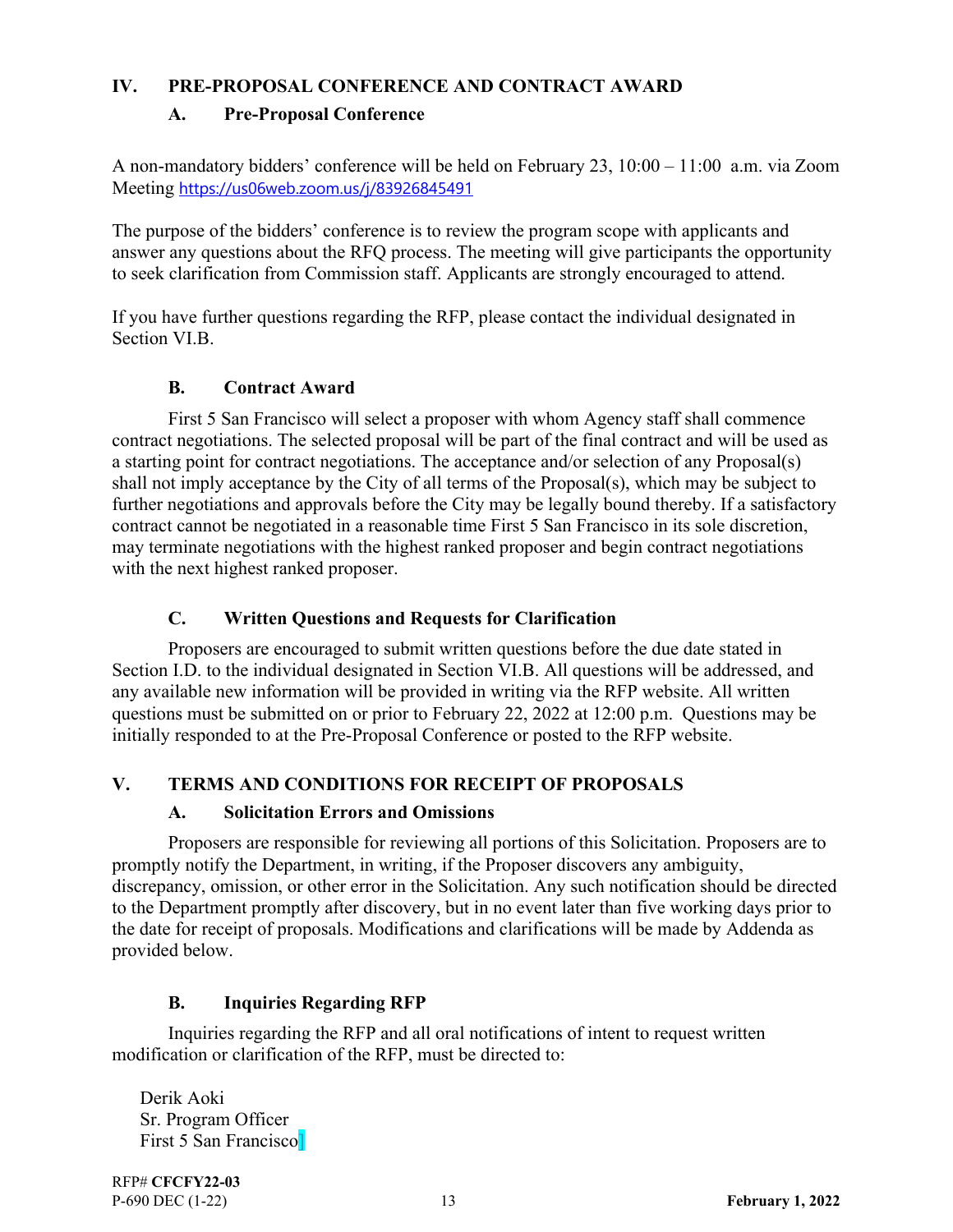1650 Mission Street, Suite 300 San Francisco, CA 94103 Derik@first5sf.org

#### **C. Objections to Solicitation Terms**

 Should a Proposer object on any ground to any provision or legal requirement set forth in this Solicitation, the Proposer must, not more than ten calendar days after the RFP is issued, provide written notice to the Department setting forth with specificity the grounds for the objection. The failure of a Proposer to object in the manner set forth in this paragraph shall constitute a complete and irrevocable waiver of any such objection.

#### **D. Solicitation Addenda**

 The City may modify this Solicitation, prior to the Proposal due date, by issuing an Addendum to the Solicitation, which will be posted to www.First5sf.org. **The Proposer shall be responsible for ensuring that its Proposal reflects any and all Solicitation Addenda issued by the City prior to the Proposal due date regardless of when the Proposal is submitted**. Therefore, the City recommends that the Proposer consult the website frequently, including shortly before the Proposal due date, to determine if the Proposer has downloaded all Solicitation Addenda. It is the responsibility of the Proposer to check for any Addenda, Questions and Answers documents, and updates, which may be posted to the subject Solicitation.

#### **THE SUBMITTAL OF A RESPONSE TO THIS SOLICITATION SHALL EXPLICITLY STIPULATE ACCEPTANCE BY THE PROPOSERS OF THE TERMS FOUND IN THIS SOLICITATION, ANY AND ALL ADDENDA ISSUED TO THIS SOLICITATION, AND THE PROPOSED CONTRACT TERMS.**

## **E. Proposal Term**

 Submission of a Proposal signifies that the proposed services and prices are valid for 180 calendar days from the Proposal due date and that the quoted prices are genuine and not the result of collusion or any other anti-competitive activity. At Proposer's election, the Proposal may remain valid beyond the 180-day period in the circumstance of extended negotiations.

## **F. Revision to Proposal**

 A Proposer may revise a Proposal on the Proposer's own initiative at any time **before the deadline** for submission of Proposals. The Proposer must submit the revised Proposal in the same manner as the original. A revised Proposal must be received on or before, but no later than the Proposal due date and time. In no case will a statement of intent to submit a revised Proposal, or commencement of a revision process, extend the Proposal deadline for any Proposer. At any time during the Proposal evaluation process, the Department may require a Proposer to provide oral or written clarification of its Proposal. The Department reserves the right to make an award without further clarifications of Proposals received.

#### **G. Proposal Errors and Omissions**

 Failure by the Department to object to an error, omission, or deviation in the Proposal will in no way modify the Solicitation or excuse the Proposer from full compliance with the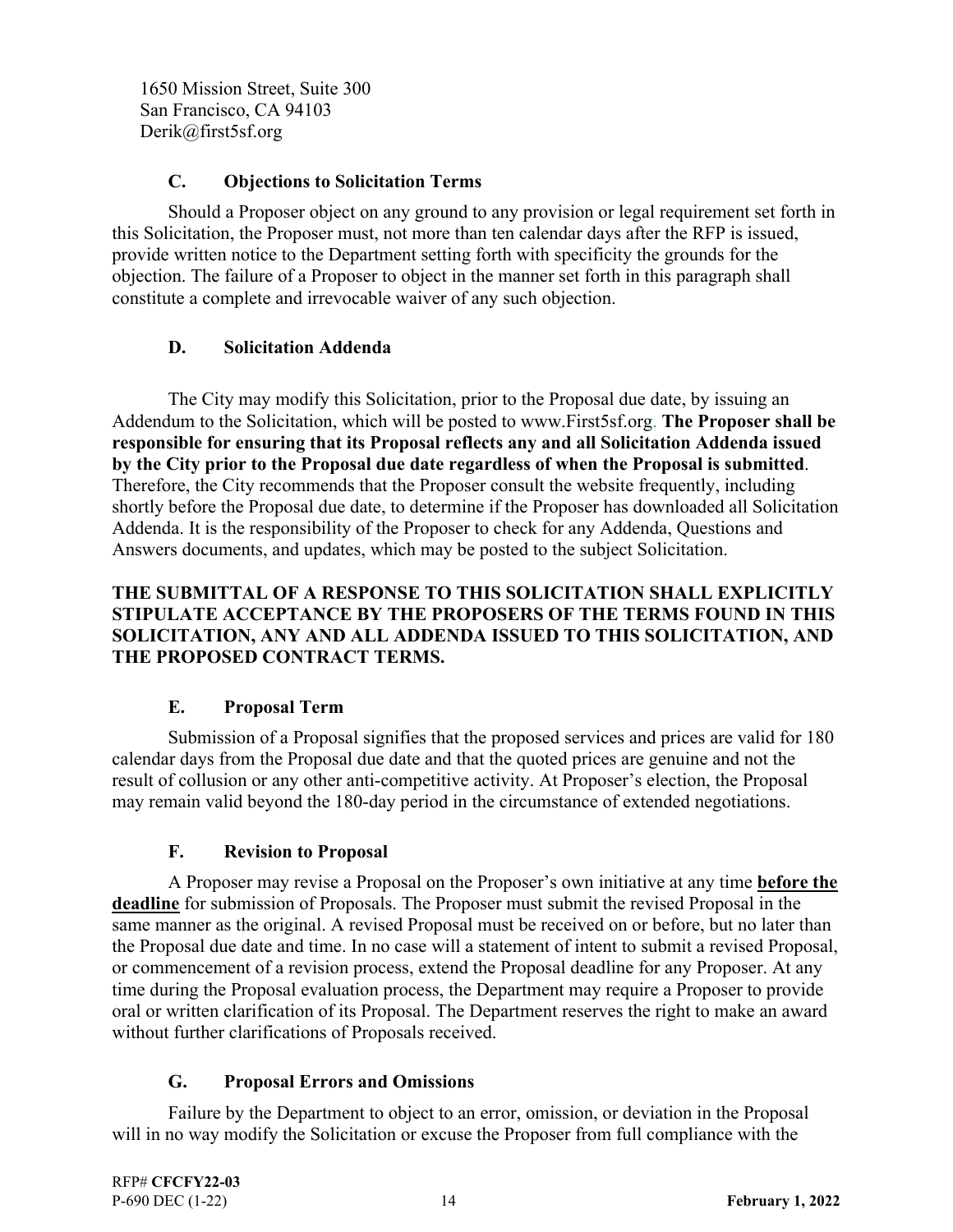specifications of this Solicitation or any contract awarded pursuant to this Solicitation.

## **H. Financial Responsibility**

 The City accepts no financial responsibility for any costs incurred by a Proposer in responding to this Solicitation. Proposers acknowledge and agree that their submissions in response to this Solicitation will become the property of the City and may be used by the City in any way deemed appropriate.

## **I. Public Disclosure**

 All documents under this solicitation process are subject to public disclosure per the California Public Records Act (California Government Code Section §6250 et. Seq) and the San Francisco Sunshine Ordinance (San Francisco Administrative Code Chapter 67). Contracts, Proposals, responses, and all other records of communications between the City and Proposers shall be open to inspection immediately after a contract has been awarded. Nothing in this Administrative Code provision requires the disclosure of a private person's or organization's net worth or other proprietary financial data submitted for qualification for a contract or other benefit until and unless that person or organization is awarded the contract or benefit.

 If the City receives a Public Records Request ("Request") pertaining to this solicitation, City will use its best efforts to notify the affected Proposer(s) of the Request and to provide the Proposer with a description of the material that the City deems responsive and the due date for disclosure ("Response Date"). If the Proposer asserts that some or all of the material requested contains or reveals valuable trade secret or other information belonging to the Proposer that is exempt from disclosure and directs the City in writing to withhold such material from production ("Withholding Directive"), then the City will comply with the Withholding Directive on the condition that the Proposer seeks judicial relief on or before the Response Date. Should Proposer fail to seek judicial relief on or before the Response Date, the City shall proceed with the disclosure of responsive documents.

# **J. Proposer's Obligations under the Campaign Reform Ordinance**

 If a contract awarded pursuant to this Solicitation has (A) a value of \$100,000 or more in a fiscal year and (B) requires the approval of an elected City official, Proposers are hereby advised:

- 1. Submission of a Proposal in response to this Solicitation may subject the Proposers to restrictions under Campaign and Governmental Conduct Code Section 1.126, which prohibits City contractors, Proposers, and their affiliates from making political contributions to certain City elective officers and candidates; and
- 2. Before submitting a Proposal in response to this Solicitation, Proposers are required to notify their affiliates and subcontractors listed in the awarded contract or Proposal of the political contribution restrictions set forth in Campaign and Governmental Conduct Code section 1.126.

 This restriction applies to the party seeking the contract, the party's board of directors, chairperson, chief executive officer, chief financial officer, chief operating officer, any person with an ownership interest greater than ten percent, and any political committees controlled or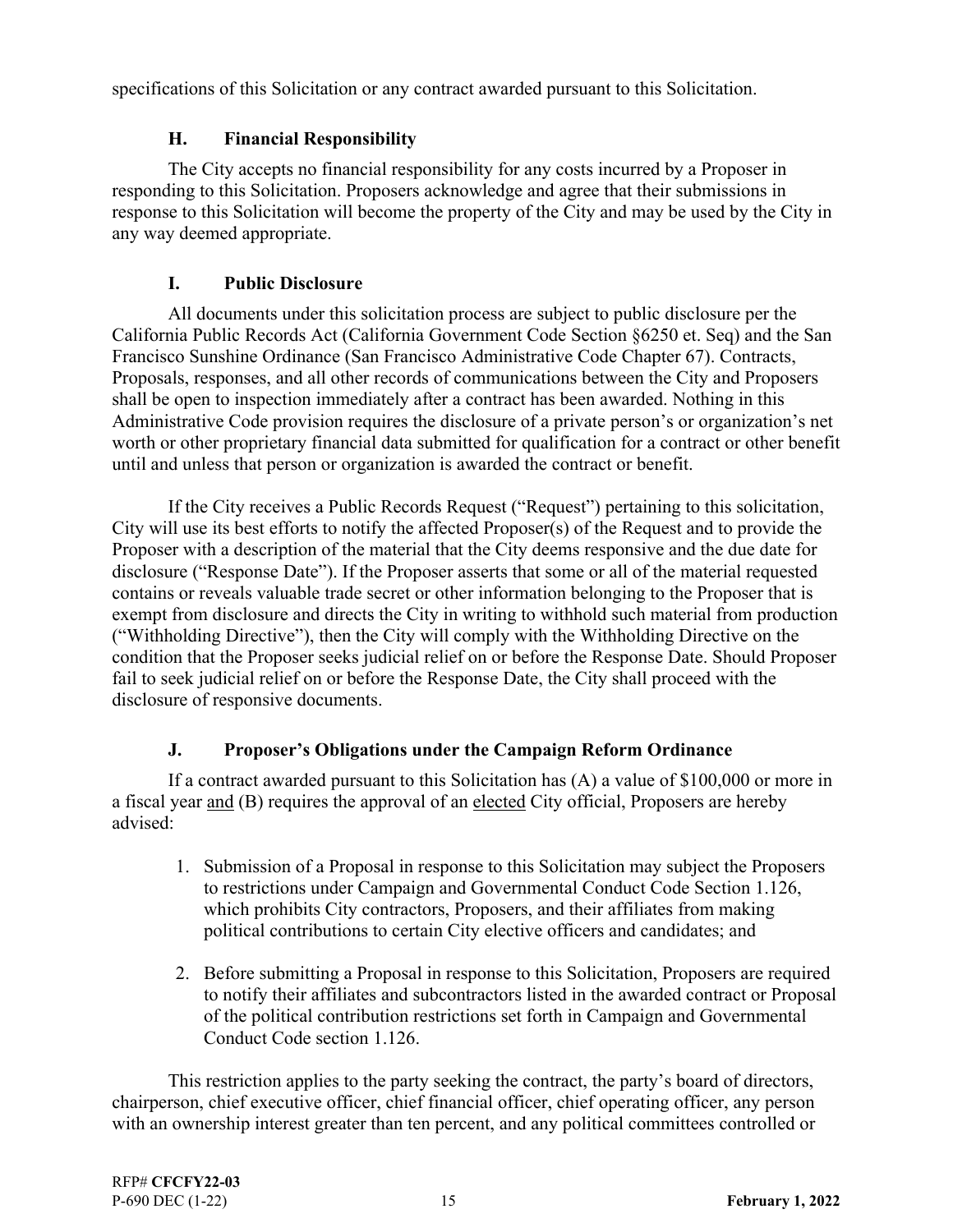sponsored by the party, as well as any subcontractors listed in the awarded contract or Proposal. The law both prohibits the donor from giving contributions and prohibits the elected official from soliciting or accepting them.

 The people and entities listed in the preceding paragraph may not make a campaign contribution to the elected official at any time from the submission of a Proposal for a contract until either: (1) negotiations are terminated, and no contract is awarded; or (2) twelve months have elapsed since the award of the contract.

 A violation of Section 1.126 may result in criminal, civil, or administrative penalties. For further information, Proposers should contact the San Francisco Ethics Commission at (415) 252-3100 or go to https://sfethics.org/compliance/city-officers/city-contracts/citydepartments/notifying-bidders-and-potential-bidders.

## **K. Reservations of Rights by the City**

 The issuance of this Solicitation does not constitute a guarantee by the City that a contract will be awarded or executed by the City. The City expressly reserves the right at any time to:

- 1. Waive or correct any defect or informality in any response, Proposal, or Proposal procedure;
- 2. Reject any or all Proposals;
- 3. Reissue the Solicitation;
- 4. Prior to submission deadline for Proposals, modify all or any portion of the selection procedures, including deadlines for accepting responses, the specifications or requirements for any materials, equipment or services to be provided under this Solicitation, or the requirements for contents or format of the Proposals;
- 5. Procure any materials, equipment or services specified in this Solicitation by any other means; or
- 6. Determine that the subject goods or services are no longer necessary.

## **L. No Waiver**

 No waiver by the City of any provision of this Solicitation shall be implied from the City's failure to recognize or take action on account of a Proposer's failure to comply with this Solicitation.

## **M. Local Business Enterprise Goals and Outreach**

 Due to county, federal and state funding for these services, LBE bid discounts will not be used in this RFP.

## **N. Other**

- 1. The City may make such investigation, as it deems necessary, prior to the award of this contract to determine the conditions under which the goods are to be delivered or the work is to be performed. Factors considered by the City shall include, but not be limited to:
	- a. Any condition set forth in this Solicitation;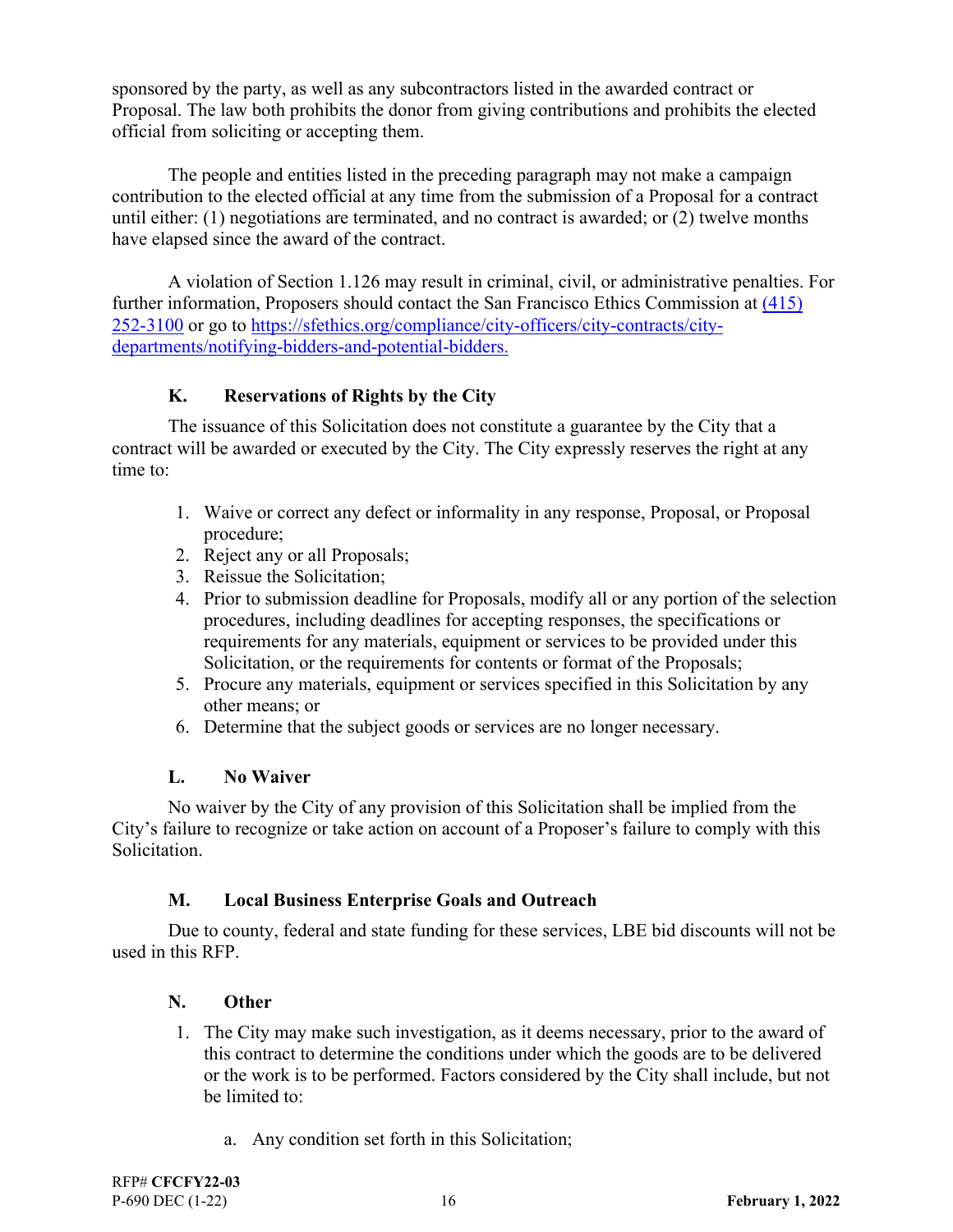- b. Adequacy of Proposer's plant facilities and/or equipment, location and personnel location to properly perform all services called for under the Purchase Order; and
- c. Delivery time(s).
- 2. City reserves the right to inspect an awarded Proposer's place of business prior to award of and/or at any time during the contract term (or any extension thereof) to aid City in determining an awarded Proposer's capabilities and qualifications.
- 3. Failure to timely execute a contract, or to furnish any and all insurance certificates and policy endorsements, surety bonds or other materials required in the contract, shall be deemed an abandonment of a contract offer. The City, in its sole discretion, may select another Proposer and may proceed against the original selectee for damages.
- 4. City reserves the right to reject any Proposal on which the information submitted by Proposer fails to satisfy City and/or if Proposer is unable to supply the information and documentation required by this Solicitation within the period of time requested.
- 5. Any false statements made by a Proposer or any related communication/clarification may result in the disqualification of its Proposal from receiving further evaluation and a contract award.

## **VI. CITY'S SOCIAL POLICY REQUIREMENTS**

 The San Francisco Municipal Code establishes a number of requirements for people seeking to do business with the City ("Social Policy Requirements"). The Social Policy Requirements set forth below are NOT intended to be a complete list of all Social Policy Requirements applicable to this Solicitation and any contracts awarded from it.

## **A. Proposers Unable to do Business with the City**

## **1. Generally**

 Proposers that do not comply with laws set forth in San Francisco's Municipal Codes may be unable to enter into a contract with the City. Laws applicable to this Solicitation are set forth below.

## **2. Administrative Code Chapter 12X**

 Subject to certain exceptions, Proposers are advised that this Solicitation is subject to the requirements of Administrative Code Chapter 12X, which prohibits the City from entering into a contract with a Proposer that (a) has its headquarters in a state that has enacted a law that perpetuates discrimination against LGBT people and/or has enacted a law that prohibits abortion prior to the viability of the fetus, or (b) will perform any or all of the work on the contract in such a state. Chapter 12X requires the City Administrator to maintain a list of such states, defined as "Covered States" under Administrative Code Sections 12X.2 and 12X.12. The list of Covered States is available on the website of the City Administrator *(https://sfgsa.org/chapter-12x-stateban-list).* Proposers will be required to certify compliance with Chapter 12X as part of their Proposal, unless the City determines that a statutory exception applies.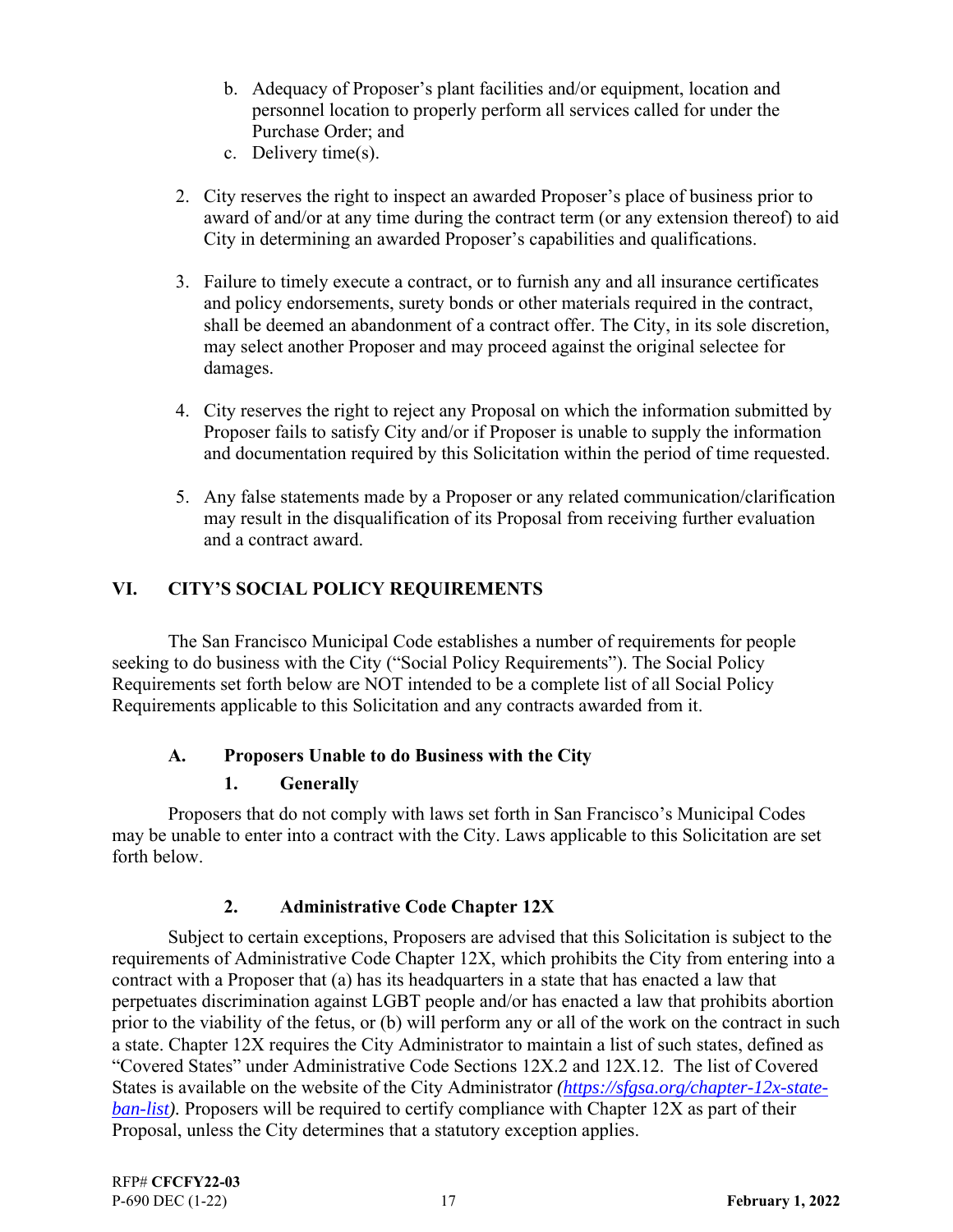#### **3. Administrative Code Chapter 12B**

 A Proposer selected pursuant to this Solicitation may not, during the term of the Agreement, in any of its operations in San Francisco, on real property owned by San Francisco, or where work is being performed for the City elsewhere in the United States, discriminate in the provision of bereavement leave, family medical leave, health benefits, membership or membership discounts, moving expenses, pension and retirement benefits or travel benefits, as well as any benefits other than the benefits specified above, between employees with domestic partners and employees with spouses, and/or between the domestic partners and spouses of such employees, where the domestic partnership has been registered with a governmental entity pursuant to state or local law authorizing such registration, subject to the conditions set forth in §12B.2(b) of the San Francisco Administrative Code.

## **B. Health Care Accountability Ordinance**

 A Proposer selected pursuant to this Solicitation shall comply with the requirements of Chapter 12Q. For each Covered Employee, an awarded Proposer shall provide the appropriate health benefit set forth in Section 12Q.3 of the Health Care Accountability Ordinance (HCAO). If a Proposer selected pursuant to this Solicitation chooses to offer the health plan option, such health plan shall meet the minimum standards set forth by the San Francisco Health Commission. Information about and the text of the Chapter 12Q and the Health Commission's minimum standards are available at http://sfgov.org/olse/hcao. Any Subcontract entered into by Proposer shall also be required to comply with the requirements of the HCAO and shall contain contractual obligations substantially the same as those set forth in this section.

## **C. Minimum Compensation Ordinance**

 A Proposer selected pursuant to this Solicitation shall comply with Administrative Code Chapter 12P. A Proposer selected pursuant to this Solicitation shall pay covered employees no less than the minimum compensation required by San Francisco Administrative Code Chapter 12P, including a minimum hourly gross compensation, compensated time off, and uncompensated time off. A Proposer selected pursuant to this Solicitation is subject to the enforcement and penalty provisions in Chapter 12P. Information about and the text of the Chapter 12P is available on the web at http://sfgov.org/olse/mco.

## **D. Reserved - First Source Hiring Program**

## **E. Contractor Vaccination Policy**

 Proposers are advised that any contract awarded from this Solicitation is subject to the requirements of the 38th Supplement to Mayoral Proclamation Declaring the Existence of a Local Emergency ("Emergency Declaration") dated February 25, 2020, and the Vaccination Policy for City Contractors ("Contractor Vaccination Policy") issued by the City Administrator. The Contractor Vaccination Policy requires employees of City contractors and subcontractors who spend substantial time working in close proximity to City employees while performing work under the contract at a City owned, leased or controlled facility ("Covered Employees") to be fully vaccinated or granted an exemption based on medical or religious grounds. Information about the Contractor Vaccination Policy is available on the City's website at https://sf.gov/confirm-vaccine-status-your-employees-and-subcontractors. Proposers will be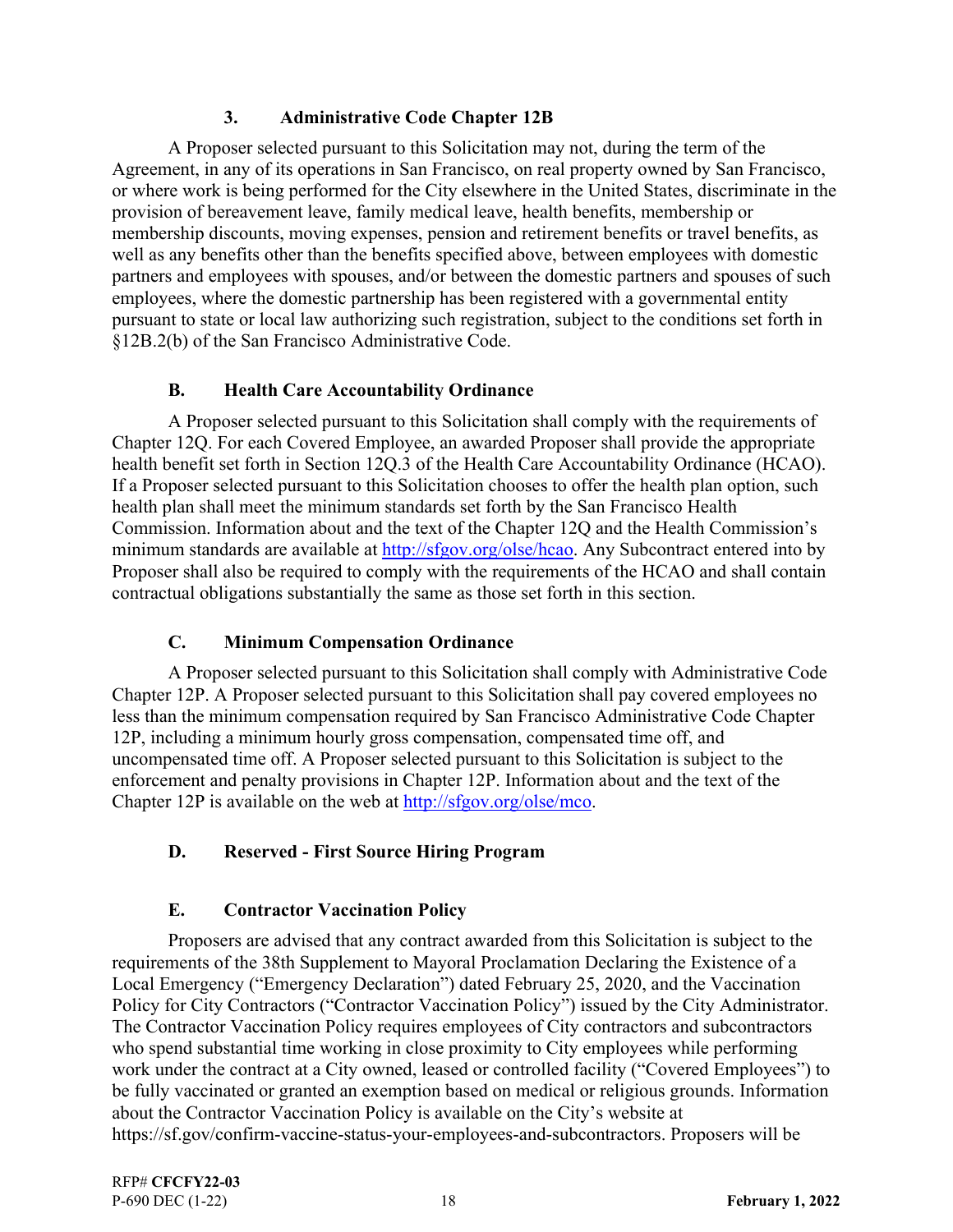required to certify before contract award that they will comply with the Contractor Vaccination Policy if the resulting contract will be a Covered Contract under the Policy, unless the City determines that a waiver should be granted for the reasons stated in that Policy. The Contractor Vaccination Policy's requirements include, but are not limited to, the following:

- 1. Contractor shall identify its Covered Employees who are or will be performing Work or Services under this Agreement and shall inform them of the COVID-19 vaccination requirements stated in the Contractor Vaccination Policy and the Emergency Declaration.
- 2. Contractor shall maintain a list of its Covered Employees by name and position, which list shall not include the employees' vaccination status. Contractor shall update the list as needed to show all current Covered Employees, and Contractor shall provide that list to the City on request.
- 3. Contractor shall be responsible for determining the vaccination status of any Covered Employees working for their subcontractors on a project. Contractor shall ensure that its covered subcontractors submit required information to the Contractor to ensure its covered subcontractors' compliance with the Contractor Vaccination Policy.
- 4. Proposer shall submit to the City the Attestation Form confirming its compliance with the Contractor Vaccination Policy before contract award. Contractors shall promptly submit to the City a completed Attachment A respecting any medical or religious vaccination exemptions granted to their Covered Employees, which shall be updated as needed.
- 5. Contractor shall coordinate with the City to confirm that the City can safely accommodate at its worksite any Covered Employee for whom the Contractor has granted a medical or religious vaccination exemption, which may include ensuring that exempt employees who are accommodated comply with any required health and safety protocols.

## **VII. CONTRACT REQUIREMENTS**

## **A. Contract Terms and Negotiations**

 The successful Proposer will be required to enter into the Agreement attached hereto as Attachment 1, City's Proposed Agreement Terms. **City's Proposed Agreement Terms are not subject to negotiation**. Failure to timely execute the Proposed Agreement, or to furnish any and all insurance certificates and policy endorsements, surety bonds or other materials required in the Proposed Agreement, shall be deemed an abandonment of the Proposal and City, in its sole discretion, may select another Proposer and proceed against the original selectee for damages.

## **B. Conflicts of Interest**

 The successful proposer will be required to agree to comply fully with and be bound by the applicable provisions of state and local laws related to conflicts of interest, including Section 15.103 of the City's Charter, Article III, Chapter 2 of City's Campaign and Governmental Conduct Code, and Section 87100 et seq. and Section 1090 et seq. of the Government Code of the State of California. The successful proposer will be required to acknowledge that it is familiar with these laws; certify that it does not know of any facts that constitute a violation of said provisions; and agree to immediately notify the City if it becomes aware of any such fact during the term of the Agreement.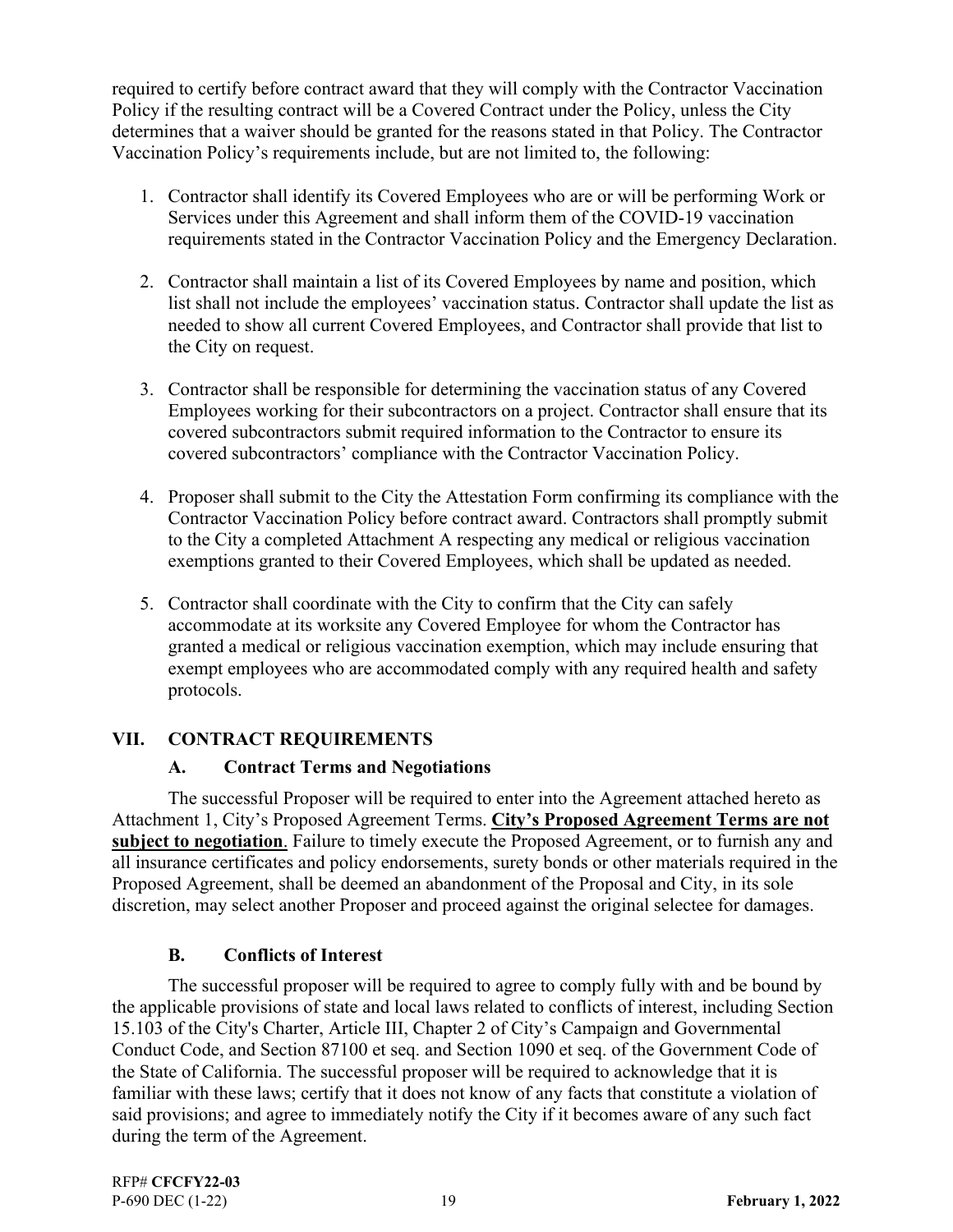Individuals who will perform work for the City on behalf of the successful proposer might be deemed consultants under state and local conflict of interest laws. If so, such individuals will be required to submit a Statement of Economic Interests, California Fair Political Practices Commission Form 700, to the City within ten calendar days of the City notifying the successful proposer that the City has selected the proposer.

#### **C. Insurance Requirements**

- **1.** Types and Amounts of Coverage. Without limiting Grantee's liability, Grantee shall maintain in force, during the full term of the grant agreement, insurance in the following amounts and coverages:
	- **a.** Workers' Compensation, in statutory amounts, with Employers' Liability Limits not less than one million dollars (\$1,000,000) each accident, injury, or illness.
	- **b.** Commercial General Liability Insurance with limits not less than \$1,000,000 each occurrence and \$2,000,000 general aggregate for Bodily Injury and Property Damage, including Contractual Liability, Personal Injury, Products and Completed Operations; policy must include Abuse and Molestation coverage, and
	- **c.** Commercial Automobile Liability Insurance with limits not less than one million dollars (\$1,000,000) each occurrence Combined Single Limit for Bodily Injury and Property Damage, including Owned, Non-Owned and Hired auto coverage, as applicable.

If professionals are used as part of the grant agreement, professional liability will be required.

- **d.** Professional liability insurance for negligent acts, errors or omission with respect to professional or technical services, if any, required in the performance of this Agreement with limits not less than one million dollars (\$1,000,000) each claim.
- **e.** Fidelity Bond. Grantee shall maintain throughout the term of this contract, at its expense a blanket fidelity bond covering all officers and employees, including City as additional obligee or loss payee as its interests may appear.

Grantees that will provide technology type services must provide Technology Errors and Omissions Liability insurance. Limits of insurance may be increased according to the Scope of Work, risk, and amount of contract:

- **f.** Technology Errors and Omissions Liability coverage, with limits of \$1,000,000 each occurrence and each loss, and \$2,000,000 general aggregate. The policy shall at a minimum cover professional misconduct or lack of the requisite skill required for the performance of services defined in the contract and shall also provide coverage for the following risks:
	- **i.** Liability arising from theft, dissemination, and/or use of confidential information, including but not limited to, bank and credit card account information or personal information, such as name, address, social security numbers, confidential social service information, protected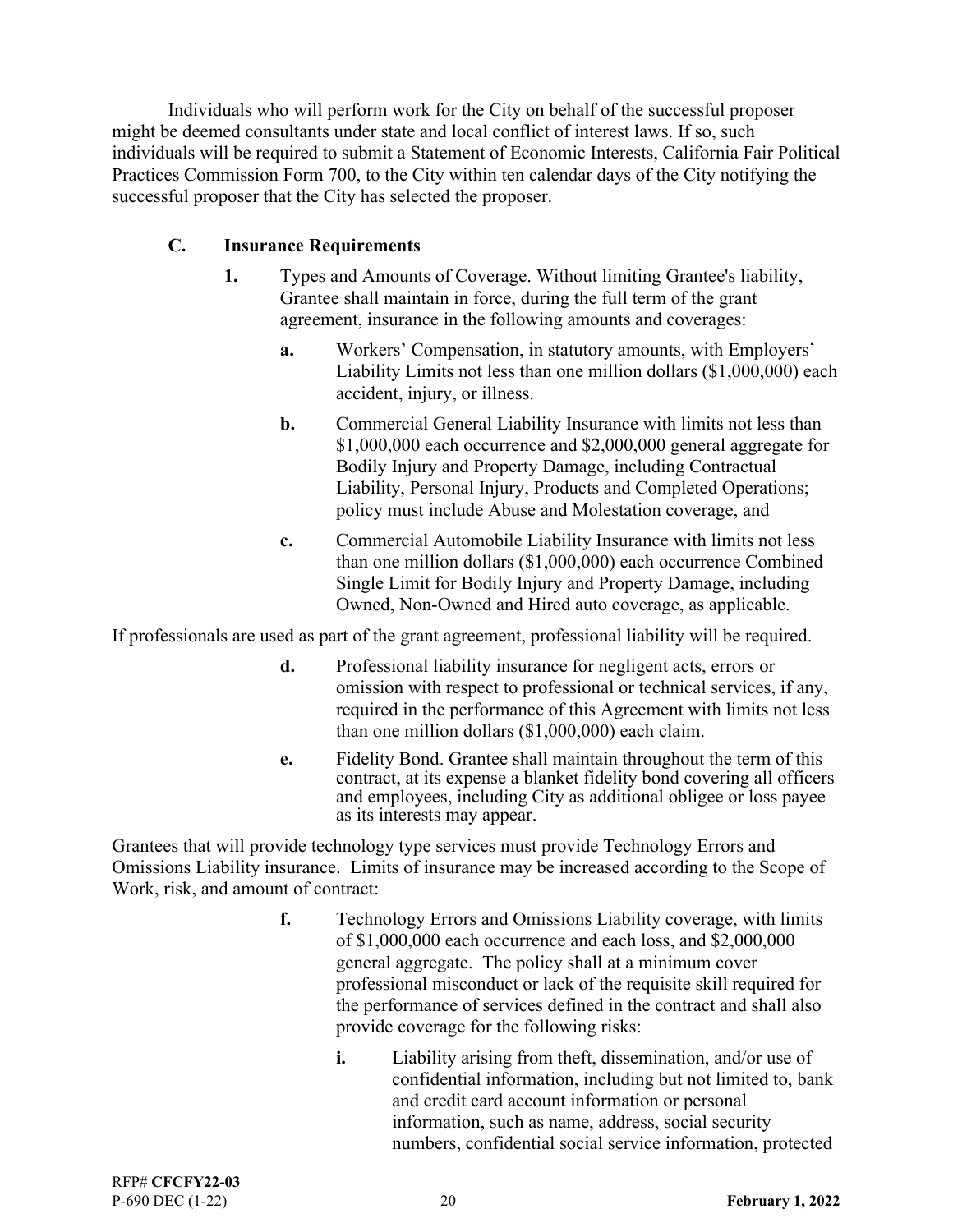health information or other personally identifying information, stored or transmitted in electronic form;

- **ii.** Network security liability arising from the unauthorized access to, use of, or tampering with computers or computer systems, including hacker attacks; and
- **iii.** Liability arising from the introduction of any form of malicious software including computer viruses into, or otherwise causing damage to the City's or third person's computer, computer system, network, or similar computer related property and the data, software, and programs thereon.
- **2.** Additional Requirements for General and Automobile Coverage. Commercial General Liability and Commercial Automobile Liability insurance policies shall:
	- **a.** Name as additional insured City and its officers, agents and employees.
	- **b.** Provide that such policies are primary insurance to any other insurance available to the Additional Insureds, with respect to any claims arising out of this Agreement, and that insurance applies separately to each insured against whom claim is made or suit is brought, except with respect to limits of liability.
- **3.** Additional Requirements for All Policies. All policies shall be endorsed to provide at least thirty (30) days' advance written notice to City of cancellation of policy for any reason, nonrenewal or reduction in coverage and specific notice mailed to City's address for notices pursuant to Article 15.
- **4.** Required Post-Expiration Coverage. Should any of the insurance required hereunder be provided under a claims-made form, Grantee shall maintain such coverage continuously throughout the term of this Agreement and, without lapse, for a period of three (3) years beyond the expiration or termination of this Agreement, to the effect that, should occurrences during the term hereof give rise to claims made after expiration or termination of the Agreement, such claims shall be covered by such claims-made policies.
- **5.** General Annual Aggregate Limit/Inclusion of Claims Investigation or Legal Defense Costs. Should any of the insurance required hereunder be provided under a form of coverage that includes a general annual aggregate limit or provides that claims investigation or legal defense costs be included in such general annual aggregate limit, such general annual aggregate limit shall be double the occurrence or claims limits specified above.
- **6.** Evidence of Insurance. Before commencing any operations under this Agreement, Grantee shall furnish to City certificates of insurance, and additional insured policy endorsements, in form and with insurers satisfactory to City, evidencing all coverages set forth above, and shall furnish complete copies of policies promptly upon City's request. Before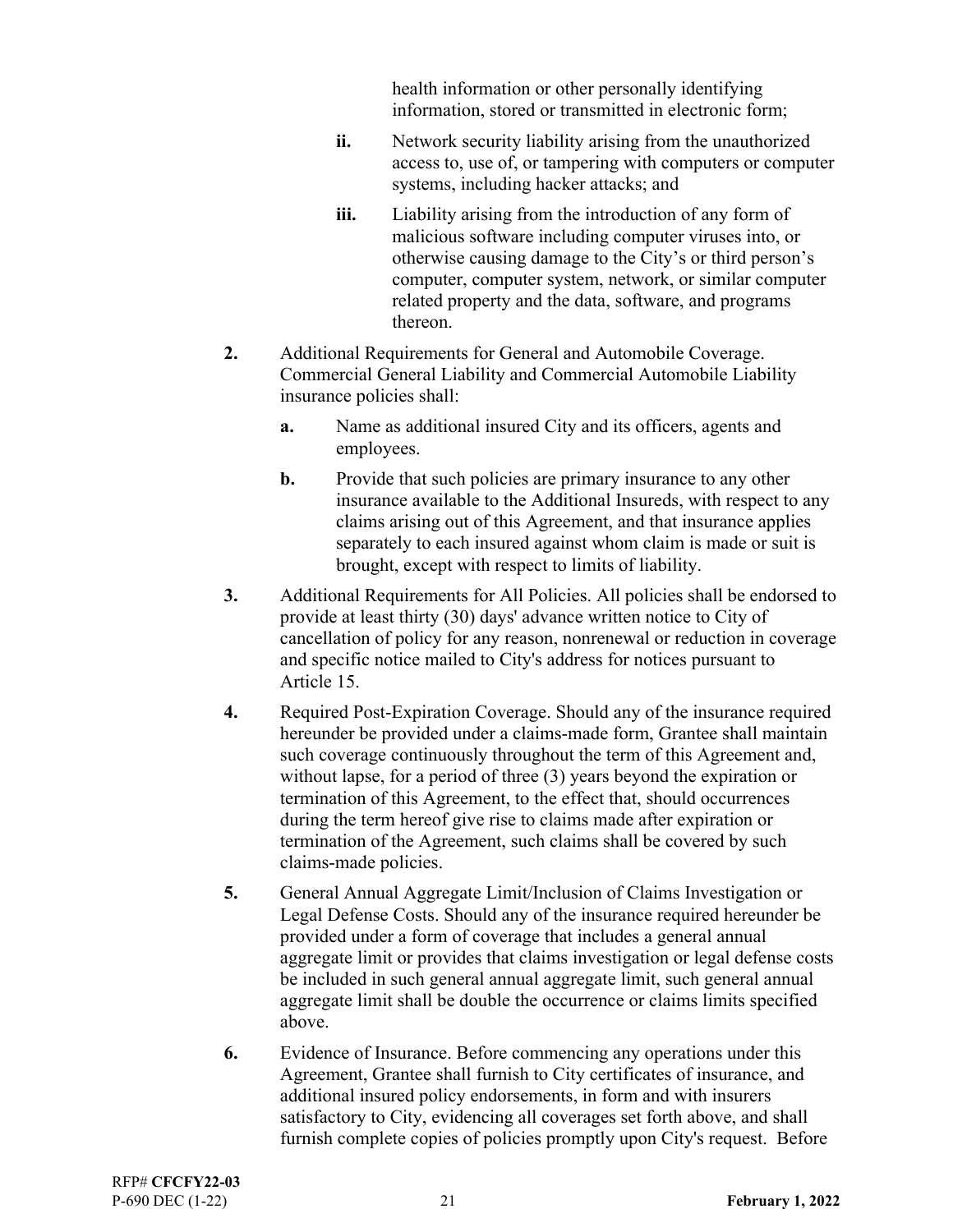commencing any operations under this Agreement, Grantee shall furnish to City certificates of insurance and additional insured policy endorsements with insurers with ratings comparable to A-, VIII or higher, that are authorized to do business in the State of California, and that are satisfactory to City, in form evidencing all coverages set forth above. Failure to maintain insurance shall constitute a material breach of this Agreement.

- **7.** Effect of Approval. Approval of any insurance by City shall not relieve or decrease the liability of Grantee hereunder.
- **8.** Insurance for Subcontractors and Evidence of this Insurance. If a subcontractor will be used to complete any portion of this agreement, the grantee shall ensure that the subcontractor shall provide all necessary insurance and shall name the City and County of San Francisco, its officers, agents, and employees and the grantee listed as additional insureds.
- **9.** Regarding Workers' Compensation, Contractor hereby agrees to waive subrogation which any insurer of Contractor may acquire from Contractor by virtue of the payment of any loss. Contractor agrees to obtain any endorsement that may be necessary to effect this waiver of subrogation. The Workers' Compensation policy shall be endorsed with a waiver of subrogation in favor of the City for all work performed by the Contractor, its employees, agents and subcontractors.
- **10.** Should any required insurance lapse during the term of this Agreement, requests for payments originating after such lapse shall not be processed until the City receives satisfactory evidence of reinstated coverage as required by this Agreement, effective as of the lapse date. If insurance is not reinstated, the City may, at its sole option, terminate this Agreement effective on the date of such lapse of insurance.

#### **D. Compliance with Other Laws**

 Grantee shall keep itself fully informed of City's Charter, codes, ordinances and regulations and all state, and federal laws, rules and regulations affecting the performance of the grant Agreement and shall at all times comply with such Charter codes, ordinances, and regulations rules and laws.

#### **VIII. PROTEST PROCEDURES**

#### **A. Protest of Non-Responsiveness Determination**

 Within three (3) business days of the City's issuance of a Notice of Non-Responsiveness, a Proposer may submit a written Notice of Protest of Non-Responsiveness. The Notice of Protest must include a written statement specifying in detail each and every one of the grounds asserted for the protest. The Notice of Protest must be signed by an individual authorized to represent the Proposer, and must cite the law, rule, local ordinance, procedure or Solicitation provision on which the protest is based. In addition, the Notice of Protest must specify facts and evidence sufficient for the City to determine the validity of the protest.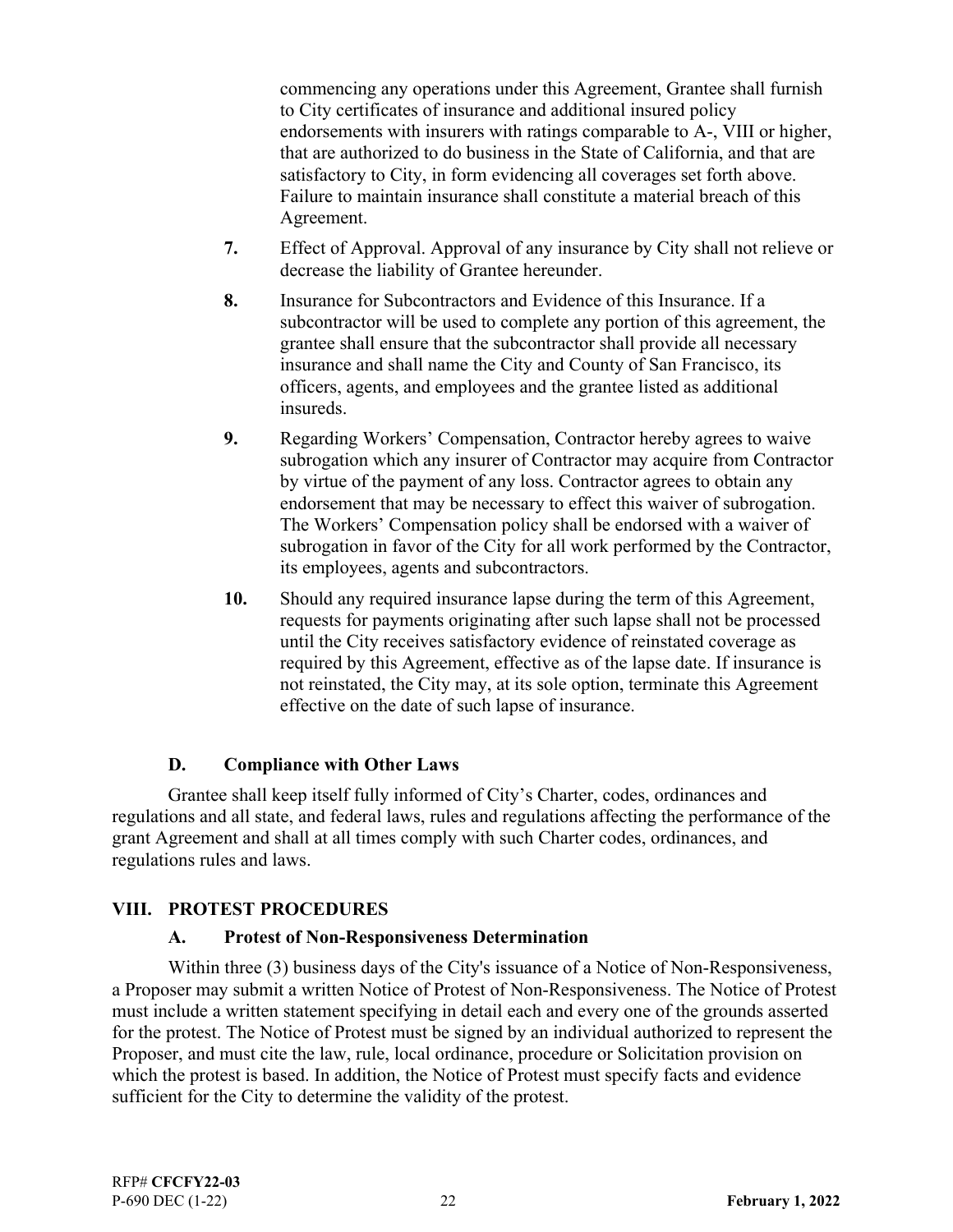#### **B. Protest of Contract Award**

 Within five (5) business days of the City's issuance of a Notice of Intent to Award, a Proposer may submit a written Notice of Protest of Contract Award. The Notice of Protest must include a written statement specifying in detail each and every one of the grounds asserted for the protest. The Notice of Protest must be signed by an individual authorized to represent the Proposer, and must cite the law, rule, local ordinance, procedure or Solicitation provision on which the protest is based. In addition, the Notice of Protest must specify facts and evidence sufficient for the City to determine the validity of the protest.

## **C. Delivery of Protests**

 A Notice of Protest must be written. Protests made orally (e.g., by telephone) will not be considered. A Notice of Protest shall be transmitted by a means that will objectively establish the date the City received the Notice of Protest. If a Notice of Protest is mailed, the protestor bears the risk of non-delivery within the deadlines specified herein. All protests must be received by the due dates stated above. Protests must be delivered to:

Interim Executive Director First 5 San Francisco 1650 Mission Street, Suite 300 San Francisco, CA 94103 theresa.zighera@first5sf.org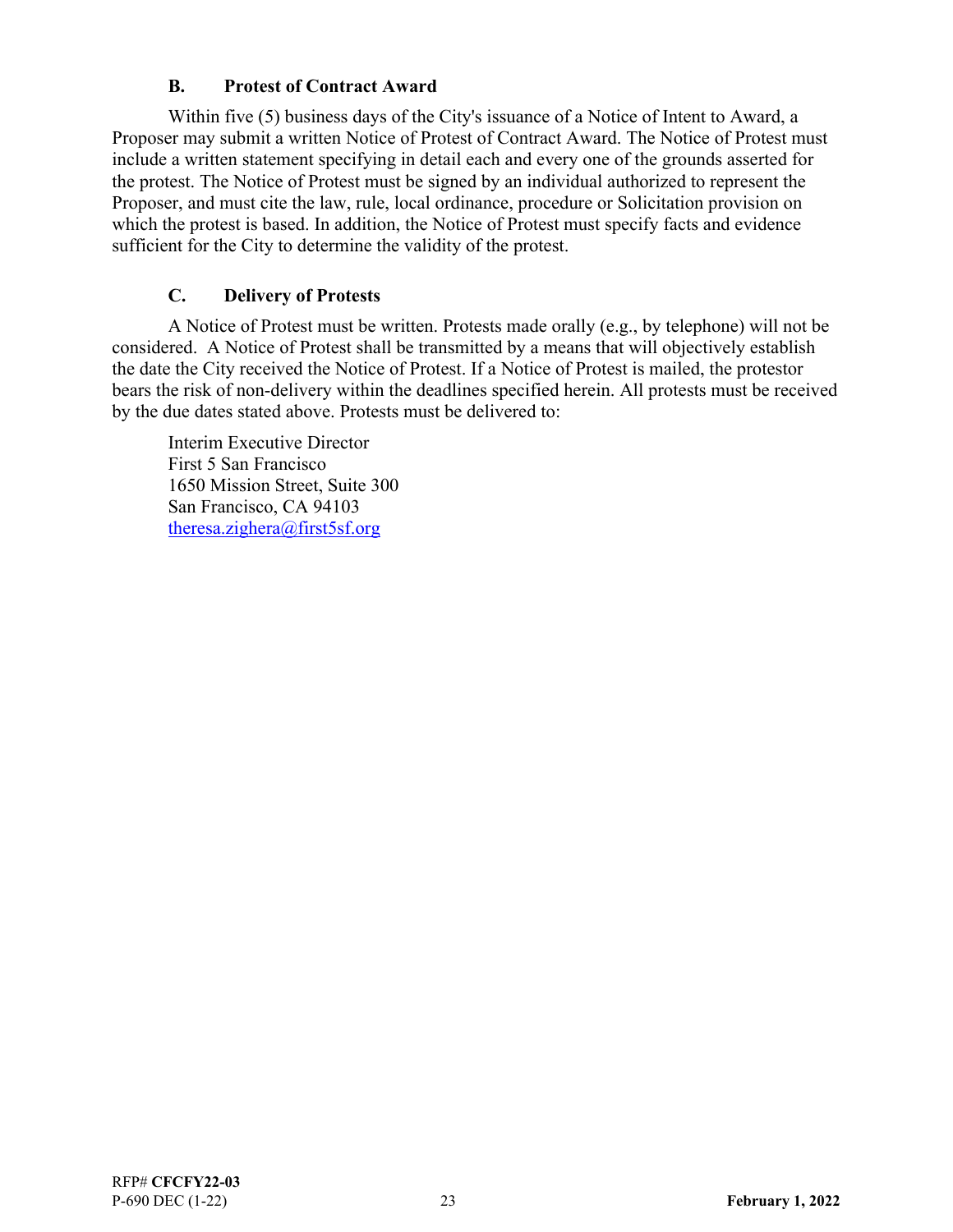#### **IX. STANDARD FORMS**

#### **A. How to become Eligible to Do Business with the City**

 Before the City can award any contract to a contractor, all vendors must meet the minimum requirements described below. There may be additional requirements placed upon a vendor depending on the type of good or service to be purchased.

#### **B. How to Register as a City Supplier**

 The following requirements pertain only to Proposers not currently registered with the City as a Supplier.

**Step 1:** Register as a BIDDER at City's Supplier Portal:

https://sfcitypartner.sfgov.org/pages/index.aspx

**Step 2:** Follow instructions for converting your BIDDER ID to a SUPPLIER ID. This will require you to register with the City Tax Collector's Office and submit Chapter 12B and 12C forms through the Supplier portal. Once these forms have been completed, submitted, and processed, you will be notified via email with your organization's new Supplier ID. That email will also provide instructions for completing your Supplier registration.

- **City Business Tax Registration Inquiries:** For questions regarding business tax registration procedures and requirements, contact the Tax Collector's Office at (415) 554-4400 or, if calling from within the City and County of San Francisco, 311.
- **Chapter 12(B) and 12(C) Inquiries:** For questions concerning the City's Chapter 12(B) and 12(C) Equal Benefits and Non-Discrimination in Contracting requirements, go to: www.sfgov.org/cmd.

# **C. Vendor Eligibility and Invoice Payment**

 Vendors must have a City-issued vendor number, have all compliance paperwork submitted and approved by the City, and have an executed contract or purchase order before payments can be made. Once a vendor number has been assigned, an email notification will be provided by the City's Vendor File Support Division. This notification will include instructions on how to sign up to receive payments through the City's supplier portal located at https://sfcitypartner.sfgov.org/.

| <b>Form:</b>                                                         | <b>Required If:</b>                                                                                                                                                                                                                 |
|----------------------------------------------------------------------|-------------------------------------------------------------------------------------------------------------------------------------------------------------------------------------------------------------------------------------|
| Minimum Compensation<br>Ordinance (MCO) Declaration<br>$(\Box \phi)$ | You have at least \$25,000 (\$50,000 for non-profit<br>organizations) in cumulative annual business with a City<br>department or departments and have more than 5 employees,<br>including employees of any parent, subsidiaries and |

## **D. Supplemental Forms**